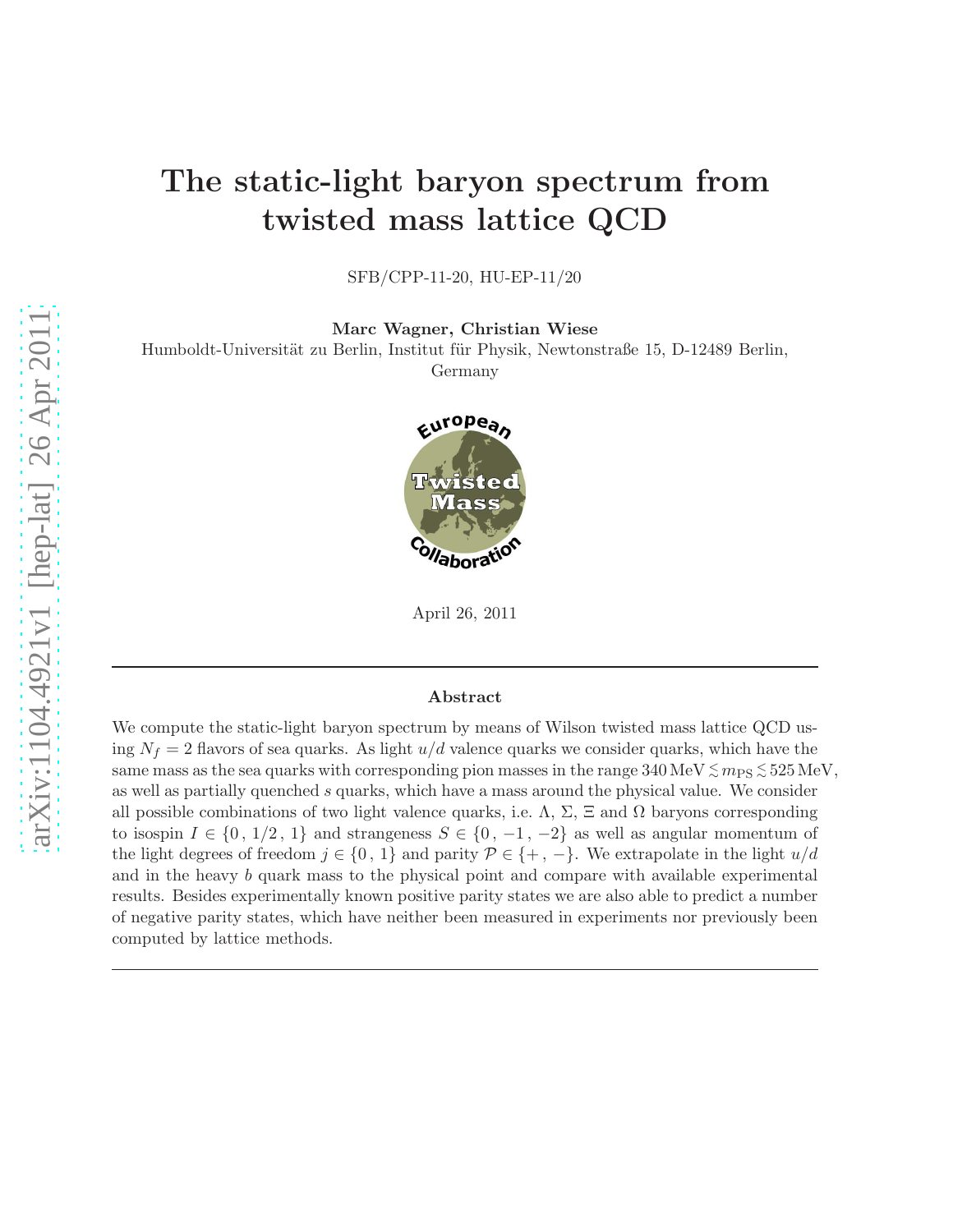### 1 Introduction

In this work we report on a lattice computation of the spectrum of b baryons made from a heavy b quark and two light quarks, which are  $u, d$  and/or s.

Experimentally five b baryon states have been observed. While  $\Lambda_b$  has first been detected quite some time ago,  $\Sigma_b$ ,  $\Sigma_b^*$ ,  $\Xi_b$  and  $\Omega_b$  have only been discovered recently [\[1,](#page-25-0) [2,](#page-25-1) [3,](#page-25-2) [4,](#page-25-3) [5\]](#page-25-4). For the mass of  $\Omega_b$  there are two different results, which are not in agreement.

On the theoretical side there are a number of lattice studies of the spectrum of b baryons. Some of these consider static heavy quarks [\[6,](#page-25-5) [7,](#page-25-6) [8,](#page-25-7) [9,](#page-25-8) [10,](#page-25-9) [11\]](#page-25-10) using Heavy Quark Effective Theory (HQET) (cf. e.g. [\[12,](#page-26-0) [13\]](#page-26-1)), while others apply heavy quarks of finite mass [\[14,](#page-26-2) [15,](#page-26-3) [16\]](#page-26-4) mainly by means of Non-Relativistic QCD (cf. e.g. [\[17\]](#page-26-5)). For a recent review of lattice results on b baryon masses cf. [\[18\]](#page-26-6).

In this work we treat the b quark in leading order of HQET, which is the static limit. In this limit there are no interactions involving the spin of the heavy quark, i.e. states are doubly degenerate. Therefore, it is common to label static-light baryons by integer spin/angular momentum j and parity  $P$  of the light degrees of freedom. For the two light quarks we consider all possible combinations of  $u, d$  and  $s$ , i.e. further quantum numbers are strangeness  $S$  and isospin  $I$ . We use  $N_f = 2$  flavors of dynamical quarks and study various ensembles with corresponding pion masses down to  $\approx 340$  MeV. Our lattice spacing  $a \approx 0.079$  fm is rather fine and we use the Wilson twisted mass formulation of lattice QCD at maximal twist, which guarantees automatically  $\mathcal{O}(a)$ improved spectral results. We compute all five experimentally known b baryon states. We also make predictions for  $\Xi'_b$ , which has not yet been observed, as well as for a number of negative parity static-light baryons, which have neither been measured experimentally nor been computed by lattice methods.

The next-to-leading order of HQET, which removes the degeneracy with respect to the heavy quark spin, is  $\mathcal{O}(1/m_Q)$ , where  $m_Q$  is the mass of the heavy quark. This correction is expected to be relatively small for b baryons, e.g. experimentally the mass difference between  $\Sigma_b$  and  $\Sigma_b^*$ is only around 21 MeV. Lattice methods to evaluate such  $1/m_Q$  contributions have been established and tested in quenched studies of  $B$  mesons [\[19,](#page-26-7) [20,](#page-26-8) [21,](#page-26-9) [22\]](#page-26-10). We intend to explore these contributions using lattice techniques subsequently. An alternative way to predict the spectrum of b baryons is to interpolate between charmed baryons, where the experimental spectrum is rather well known, and the static limit obtained by lattice QCD assuming a dependence as  $1/m_Q$ . Thus the splittings among b baryons should approximately be  $m_c/m_b \approx 1/3$  of those among the corresponding c baryons.

We try to determine the b baryon spectrum as fully as possible, i.e. we consider all possible light flavor combinations corresponding to  $S \in \{0, -1, -2\}$  and  $I \in \{0, 1\}$  as well as both parity  $\mathcal{P} = +$  and  $\mathcal{P} = -$ . This will help the construction of phenomenological models (cf. e.g. [\[23\]](#page-26-11)), might contribute to resolve open experimental issues (e.g. the above mentioned mass discrepancy for  $\Omega_b$ ) and also provide valuable input for future experiments.

This study is in many aspects similar to our recent computation of the static-light meson spectrum [\[24,](#page-26-12) [25\]](#page-26-13). Preliminary results have already been reported in conference proceedings [\[26\]](#page-26-14).

The paper is organized as follows. In section [2](#page-3-0) we briefly recapitulate our lattice setup, which is discussed in more detail in [\[24\]](#page-26-12). In section [3](#page-5-0) we discuss static-light baryon trial states,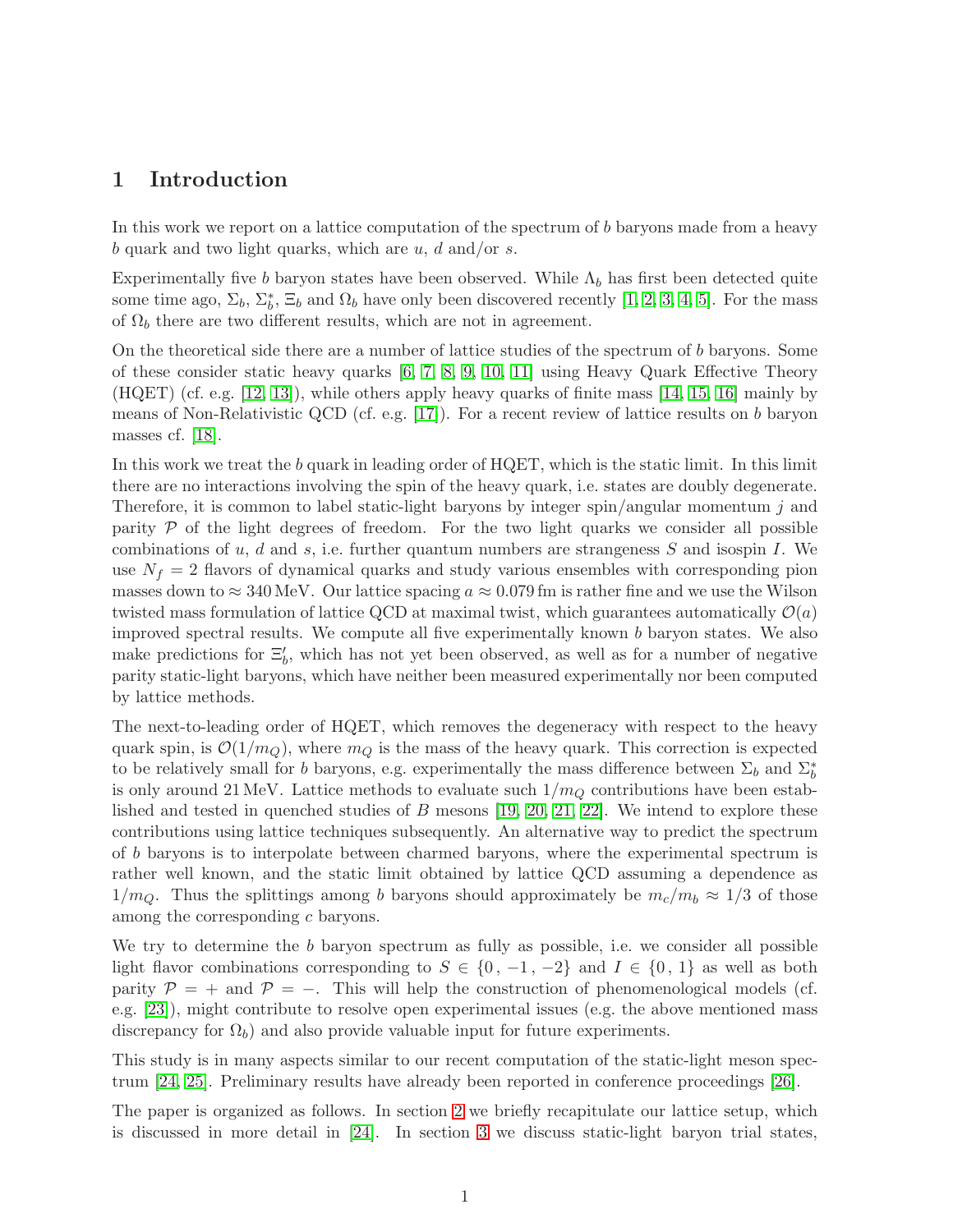corresponding correlation matrices and how we extract the static-light baryon spectrum from these matrices as well as our extrapolation procedure to the physical  $u/d$  quark mass. In section [4](#page-19-0) we interpolate between our static-light lattice results and experimental results for c baryons, to account for the finite mass of the b quark. We conclude with a brief summary and an outlook in section [5.](#page-23-0)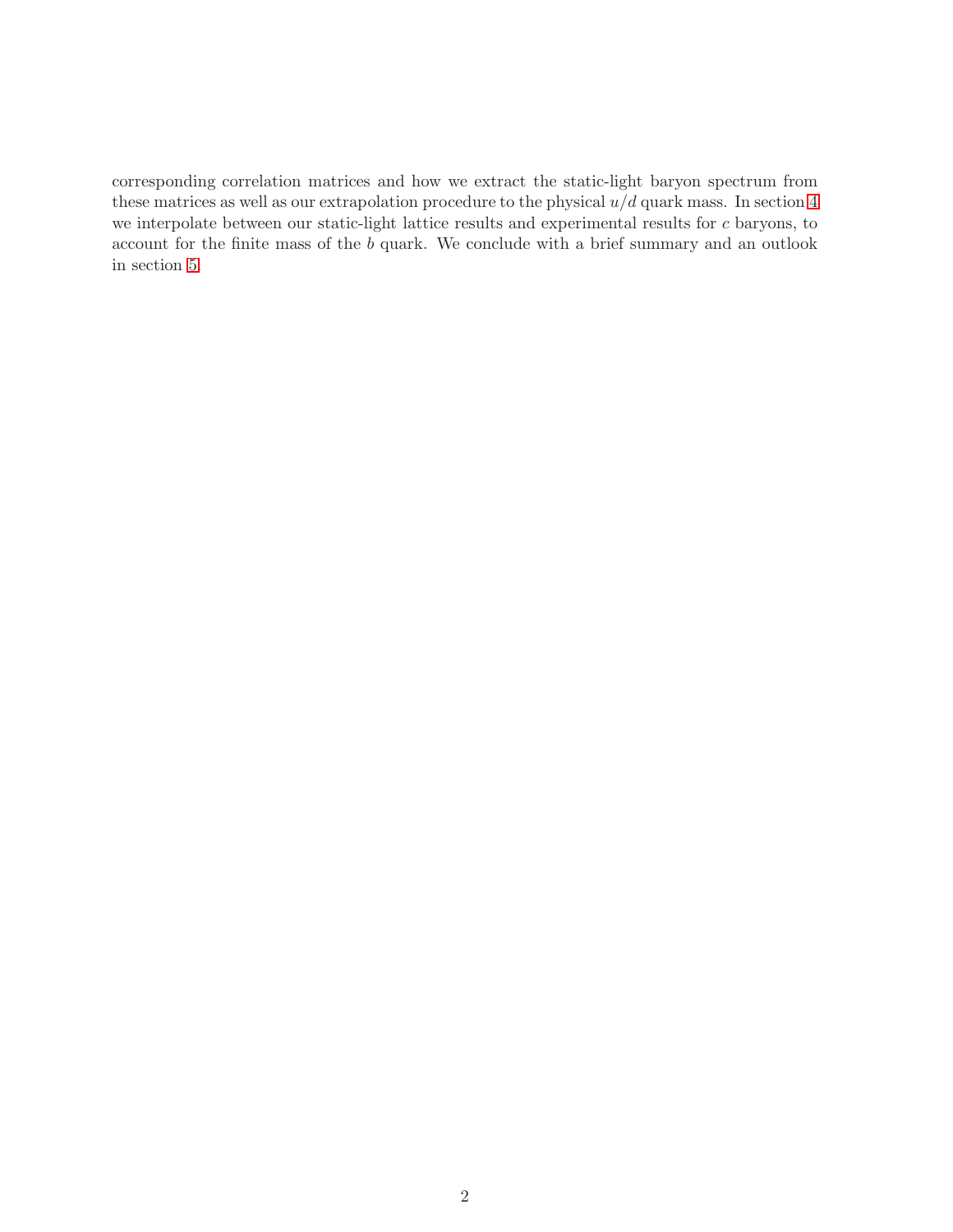## <span id="page-3-0"></span>2 Lattice setup

In this work we use the same setup as for our recent computation of the static-light meson spectrum. For a more detailed presentation we refer to [\[24,](#page-26-12) [25\]](#page-26-13).

We use  $N_f = 2$  flavor gauge field configurations generated by the European Twisted Mass Collaboration (ETMC). The gauge action is tree-level Symanzik improved [\[27\]](#page-26-15),

$$
S_{\rm G}[U] = \frac{\beta}{6} \bigg( b_0 \sum_{x,\mu \neq \nu} \text{Tr} \Big( 1 - P^{1 \times 1}(x; \mu, \nu) \Big) + b_1 \sum_{x,\mu \neq \nu} \text{Tr} \Big( 1 - P^{1 \times 2}(x; \mu, \nu) \Big) \bigg) \tag{1}
$$

with  $b_0 = 1 - 8b_1$  and  $b_1 = -1/12$ . The fermionic action is Wilson twisted mass (cf. [\[28,](#page-27-0) [29,](#page-27-1) [30,](#page-27-2) [31\]](#page-27-3)),

$$
S_{\mathcal{F}}[\chi, \bar{\chi}, U] = a^4 \sum_{x} \bar{\chi}(x) \Big( D_{\mathcal{W}} + i \mu_{\mathcal{q}} \gamma_5 \tau_3 \Big) \chi(x), \tag{2}
$$

where

$$
D_{\rm W} = \frac{1}{2} \left( \gamma_{\mu} \left( \nabla_{\mu} + \nabla_{\mu}^{*} \right) - a \nabla_{\mu}^{*} \nabla_{\mu} \right) + m_{0}, \qquad (3)
$$

 $\nabla_{\mu}$  and  $\nabla_{\mu}^*$  are the gauge covariant forward and backward derivatives,  $m_0$  and  $\mu_q$  are the bare untwisted and twisted quark masses respectively,  $\tau_3$  is the third Pauli matrix acting in flavor space and  $\chi = (\chi^{(u)}, \chi^{(d)})$  represents the quark fields in the so-called twisted basis. The twist angle  $\omega$  is given by  $tan(\omega) = \mu_R/m_R$ , where  $\mu_R$  and  $m_R$  denote the renormalized twisted and untwisted quark masses.  $\omega$  has been tuned to  $\pi/2$  by adjusting  $m_0$  appropriately (cf. [\[32\]](#page-27-4) for details). As argued in [\[24\]](#page-26-12) this ensures automatic  $\mathcal{O}(a)$  improvement for static-light spectral quantities, e.g. mass differences between static-light baryons and the lightest static-light meson (the " $B/B^*$  meson"), the quantities we are focusing on in this work.

The ensembles of gauge field configurations we are considering are listed in Table [1.](#page-3-1) They correspond to a single value of the lattice spacing  $a \approx 0.079$  fm, but various values of the pion mass in the range 340 MeV  $\lesssim m_{\rm PS} \lesssim 525$  MeV. The lattice extension is  $L^3 \times T = 24^3 \times 48$ , which amounts to  $L \approx 1.9 \,\text{fm}$  and  $m_{\text{PS}}L \gtrsim 3.3$ . Details regarding the generation of these gauge field configurations and computation and analysis of standard quantities (e.g. lattice spacing or pion mass) can be found in [\[32,](#page-27-4) [33\]](#page-27-5).

<span id="page-3-1"></span>

|      | $L^3 \times T$                       | $\mu_{\rm q}$              | $a$ in fm | $m_{\rm PS}$ in MeV $\parallel \#$ of gauges |                              |
|------|--------------------------------------|----------------------------|-----------|----------------------------------------------|------------------------------|
| 3.90 | $24^3 \times 48$   0.0040   0.079(3) | 0.0064<br>0.0085<br>0.0100 |           | 340(13)<br>423(16)<br>485(18)<br>525(20)     | <b>200</b><br>50<br>50<br>50 |

**Table 1:** ensembles of gauge field configurations (a and  $m_{PS}$  have been taken from [\[33\]](#page-27-5); # of gauges: number of gauge field configurations considered).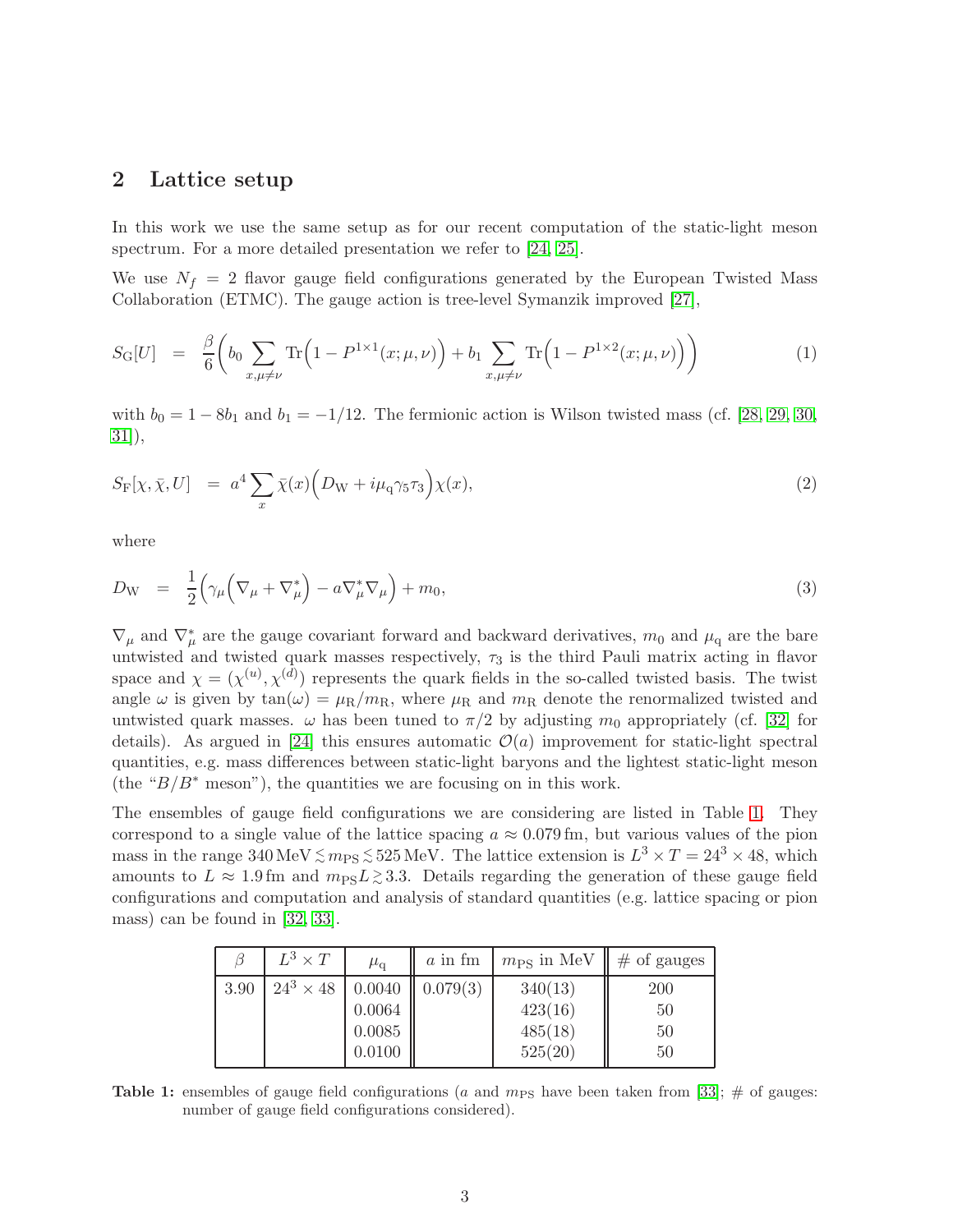We treat static-light baryons containing valence s quarks in a partially quenched approach, where the mass of these quarks,  $\mu_{q,\text{valence }s} = 0.022$ , is approximately equal to the mass of the physical s quark taken from a study of strange mesons using the same gauge field configurations [\[34,](#page-27-6) [35\]](#page-27-7). Note that partially quenched s quarks can be realized in two ways, either with a twisted mass term  $+i\mu_{q,\text{valence s}}\gamma_5$  or  $-i\mu_{q,\text{valence s}}\gamma_5$  corresponding to the upper and the lower entry in the quark field doublet  $\chi$  respectively. We consider both possibilities and denote them by  $\chi = (\chi^{(s^+)} , \chi^{(s^-)} ).$ 

In Table [1](#page-3-1) we also list the number of gauge configurations, on which we have computed staticlight baryon correlation functions.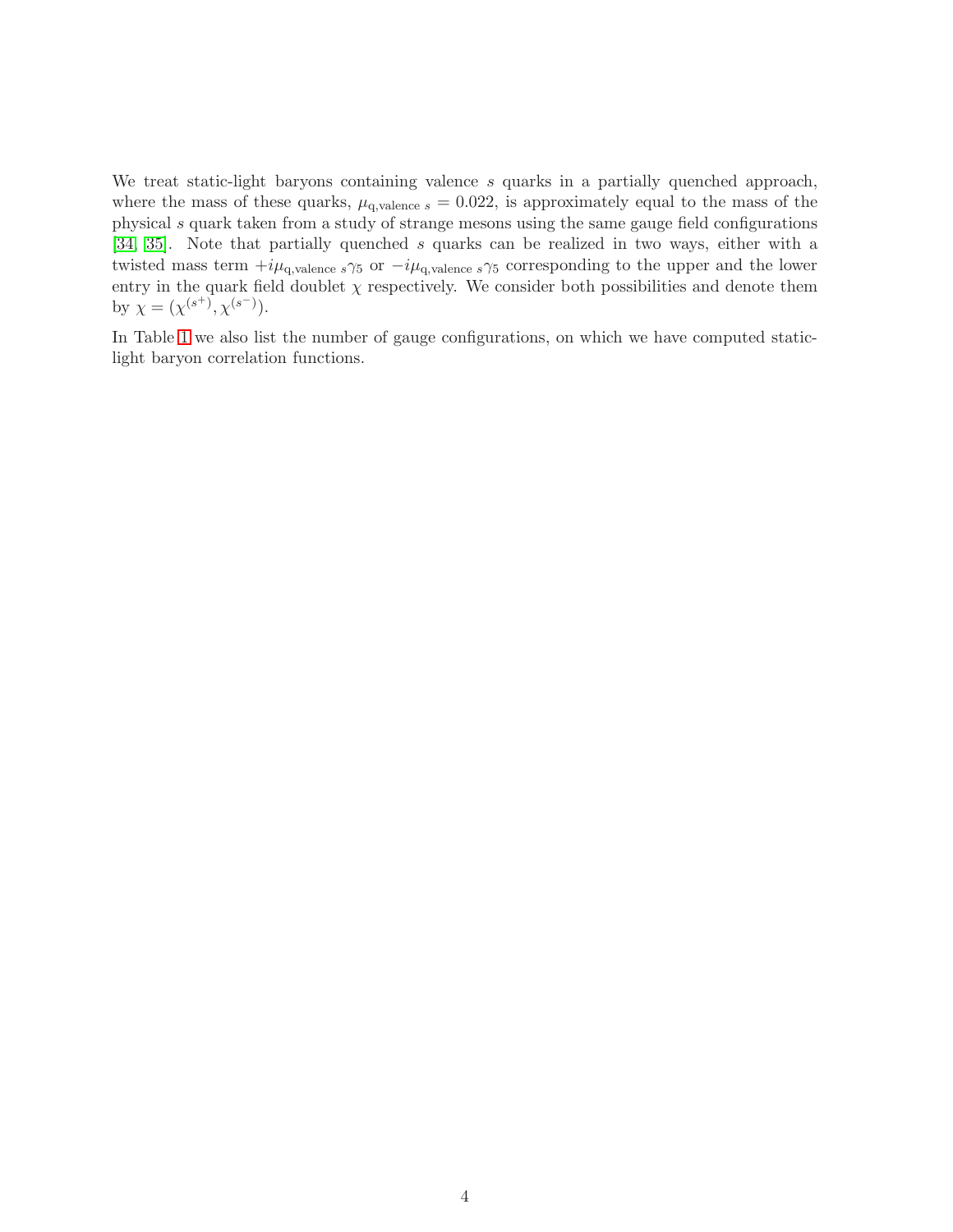## <span id="page-5-0"></span>3 The static-light baryon spectrum

With static-light baryons we refer to baryons made from a single static quark and two light quarks, which can either be  $u, d$  and/or  $s$ .

#### 3.1 Static-light baryon trial states

#### 3.1.1 Static-light baryon creation operators in the continuum

We start by discussing symmetries and quantum numbers of static-light baryons and corresponding creation operators in the continuum.

The continuum analogs of our lattice static-light baryon creation operators are

<span id="page-5-1"></span>
$$
\mathcal{O}_{\Gamma,\psi^{(1)}\psi^{(2)}}^{\text{physical}}(\mathbf{x}) = \epsilon^{abc} Q^a(\mathbf{x}) \Big( (\psi^{b,(1)}(\mathbf{x}))^T \mathcal{C} \Gamma \psi^{c,(2)}(\mathbf{x}) \Big), \tag{4}
$$

where Q is a static quark operator and  $\psi^{(n)}$  are light quark operators (in the usual physical basis). The upper indices a, b and c are color indices,  $C = \gamma_0 \gamma_2$  is the charge conjugation matrix and  $\Gamma$  is a combination of  $\gamma$  matrices, i.e. a 4  $\times$  4 matrix acting in spin space.

Since there are no interactions involving the static quark spin, it is appropriate to label staticlight baryons by the angular momentum of their light degrees of freedom  $i$ . For creation opera-tors [\(4\)](#page-5-1) it is determined by Γ and can either be  $j = 0$  or  $j = 1$ .  $j = 0$  states correspond to total angular momentum  $J = 1/2$ , while  $j = 1$  states correspond to degenerate pairs of states with total angular momentum  $J = 1/2$  and  $J = 3/2$ , respectively.

Parity is also a quantum number depending on Γ. Either  $P = +$  or  $P = -$ .

The flavor quantum numbers are isospin  $I$  and strangeness  $S$ . To access all possible combinations, we consider light quark flavors  $\psi^{(1)}\psi^{(2)} = ud - du$  (corresponding to  $I = 0, S = 0$ ),  $\psi^{(1)}\psi^{(2)} \in \{uu, dd, ud+du\}$  (corresponding to  $I=1, S=0$ ),  $\psi^{(1)}\psi^{(2)} \in \{us, ds\}$  (corresponding to  $I = 1/2$ ,  $S = -1$ ) and  $\psi^{(1)}\psi^{(2)} = ss$  (corresponding to  $I = 0$ ,  $S = -2$ ).

Creation operators  $\mathcal{O}_{\Gamma,\psi^{(1)}\psi^{(2)}}^{\text{physical}}$  and the quantum numbers of their associated trial states  $\mathcal{O}_{\Gamma,\psi^{(1)}\psi^{(2)}}^{\text{physical}}|\Omega\rangle$ are collected in Table [2.](#page-6-0) Note that certain  $\Gamma, \psi^{(1)}\psi^{(2)}$  combinations do not need to be considered, since the corresponding creation operators are identical zero due to the anticommutation property of quark operators. Such  $\Gamma$ ,  $\psi^{(1)}\psi^{(2)}$  combinations are either omitted from the table or marked with "X".

#### 3.1.2 Static-light baryon creation operators in twisted mass lattice QCD

Twisted basis lattice static-light baryon creation operators are of similar form,

$$
\mathcal{O}_{\Gamma,\chi^{(1)}\chi^{(2)}}^{\text{twisted}}(\mathbf{x}) = \epsilon^{abc} Q^{a}(\mathbf{x}) \Big( (\chi^{b,(1)}(\mathbf{x}))^{T} C \Gamma \chi^{c,(2)}(\mathbf{x}) \Big), \tag{5}
$$

where physical basis quark operators have been replaced by their twisted basis lattice counterparts.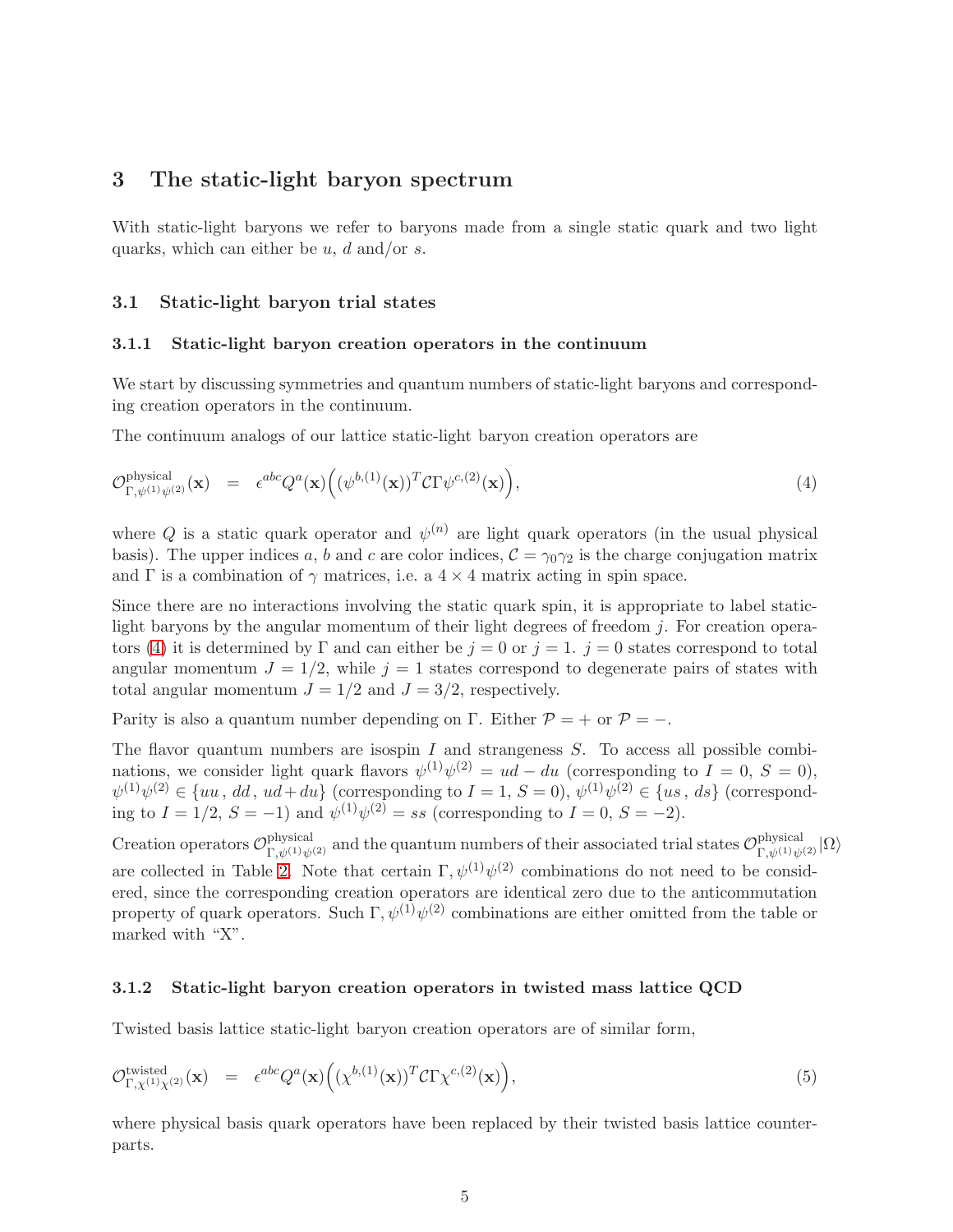<span id="page-6-0"></span>

| Г                          | $\cdot \mathcal{D}$ | J                             |                  | S                | name                            |     | S       | name    | ī              | S    | name       |
|----------------------------|---------------------|-------------------------------|------------------|------------------|---------------------------------|-----|---------|---------|----------------|------|------------|
| $\gamma_5$                 | $0^+$               | 1/2                           | $\theta$         | $\left( \right)$ | $\Lambda_b$                     | /2  | $^{-1}$ | $\Xi_b$ | Χ              | X    | X          |
| $\gamma_0\gamma_5$         | $^{0+}$             | 1/2                           | $\theta$         | $\theta$         | $\Lambda_b$                     | /2  | $-1$    | $\Xi_b$ | Х              | Х    | Χ          |
|                            | $\theta$            | 1/2                           | $\theta$         | $\theta$         |                                 | /2  | — 1     |         | Х              | Х    | X          |
| $\gamma_0$                 | $\theta$            | 1/2                           |                  | $\theta$         |                                 | 1/2 |         |         | 0              | $-2$ |            |
| $\gamma_j$                 | $1 +$               | 3/2<br>1/2,                   |                  | $\overline{0}$   | $\Sigma_{b}^{*}$<br>$\Sigma_b,$ | 1/2 | $^{-1}$ |         | $\overline{0}$ | $-2$ | $\Omega_b$ |
| $\gamma_0\gamma_j$         | $1 +$               | $\frac{2}{2}$ , $\frac{3}{2}$ |                  | $\theta$         | $\Sigma_b^*$<br>$\Sigma_b$ ,    | /2  | — 1     |         | 0              | $-2$ | $\Omega_b$ |
| $\gamma_j\gamma_5$         |                     | 1/2, 3/2                      | $\left( \right)$ | $\theta$         |                                 | /2  | — 1     |         | Χ              | Χ    | X          |
| $\gamma_0\gamma_j\gamma_5$ |                     | 1/2, 3/2                      |                  | $\left( \right)$ |                                 | 1/2 |         |         | $\overline{0}$ | $-2$ |            |

Table 2: continuum static-light baryon creation operators and their quantum numbers  $(j^{\mathcal{P}})$ : angular momentum of the light degrees of freedom and parity;  $J$ : total angular momentum;  $I$ : isospin; S: strangeness; name: name of the corresponding b baryon(s) in [\[47\]](#page-28-0)); operators marked with "X" are identically zero, i.e. do not exist.

In the continuum the relation between the physical and the twisted basis is given by the twist rotation  $\psi = \exp(i\gamma_5 \tau_3 \omega/2) \chi$ , where  $\omega = \pi/2$  at maximal twist. At finite lattice spacing, however, issues are more complicated: the twist rotation only holds for renormalized operators and the QCD symmetries isospin and parity are explicitely broken by  $\mathcal{O}(a)$ . Nevertheless, it is possible to unambiguously interpret states obtained from correlation functions of twisted basis operators in terms of QCD quantum numbers as we will explain and demonstrate below.

On the lattice rotational symmetry is reduced to symmetry with respect to cubic rotations. There are only five different representations of the cubic group  $O<sub>h</sub>$  corresponding to integer angular momentum j.  $j = 0$  in the continuum corresponds to the  $A_1$  representation on the lattice containing angular momenta  $j = 0, 4, 7, \ldots$ , while  $j = 1$  corresponds to the  $T_1$  representation containing  $j = 1, 3, 4, \ldots$ 

While in twisted mass lattice QCD the z-component of isospin  $I_z$  is still a quantum number, isospin I and parity  $P$  are explicitely broken by the Wilson term, which is proportional to the lattice spacing. Only a specific combination of both symmetries, light flavor exchange combined with parity, is still a symmetry in twisted mass lattice QCD. We denote this symmetry by  $\mathcal{P}^{(tm)}$ acting on the light twisted basis quark doublet  $\chi = (\chi^{(u)}, \chi^{(d)})$  according to  $\mathcal{P}^{(tm)}\chi = \gamma_0 \tau_1 \chi$ , where  $\tau_1$  is the first Pauli matrix acting in flavor space. Consequently, the four QCD sectors labeled by  $I = 0, 1$  and  $P = +, -$  are pairwise combined.  $\mathcal{P}^{(tm)} = +$  is a combination of  $(I = 0, P = -)$  and  $(I = 1, P = +)$ , while  $P^{(tm)} = -$  is a combination of  $(I = 0, P = +)$  and  $(I = 1, P = -).$ 

As explained in section [2](#page-3-0) the partially quenched s quark can be realized in two ways denoted by  $\chi^{(s^+)}$  and  $\chi^{(s^-)}$ , respectively. As a consequence baryons computed at finite lattice spacing on the one hand with  $s^+$  quarks and on the other hand with  $s^-$  quarks, but which are otherwise identical, may differ in mass. Due to automatic  $\mathcal{O}(a)$  improvement of twisted mass lattice QCD this mass splitting, however, will only be  $\mathcal{O}(a^2)$ , i.e. is expected to be rather small and will vanish quadratically, when approaching the continuum limit.

Since  $\mathcal{P}^{(tm)}$  and  $I_z$  do not commute, they cannot simultaneously be chosen as quantum numbers. An exception are states with  $I_z = 0$ , which can also be classified with respect to  $\mathcal{P}^{(tm)}$ .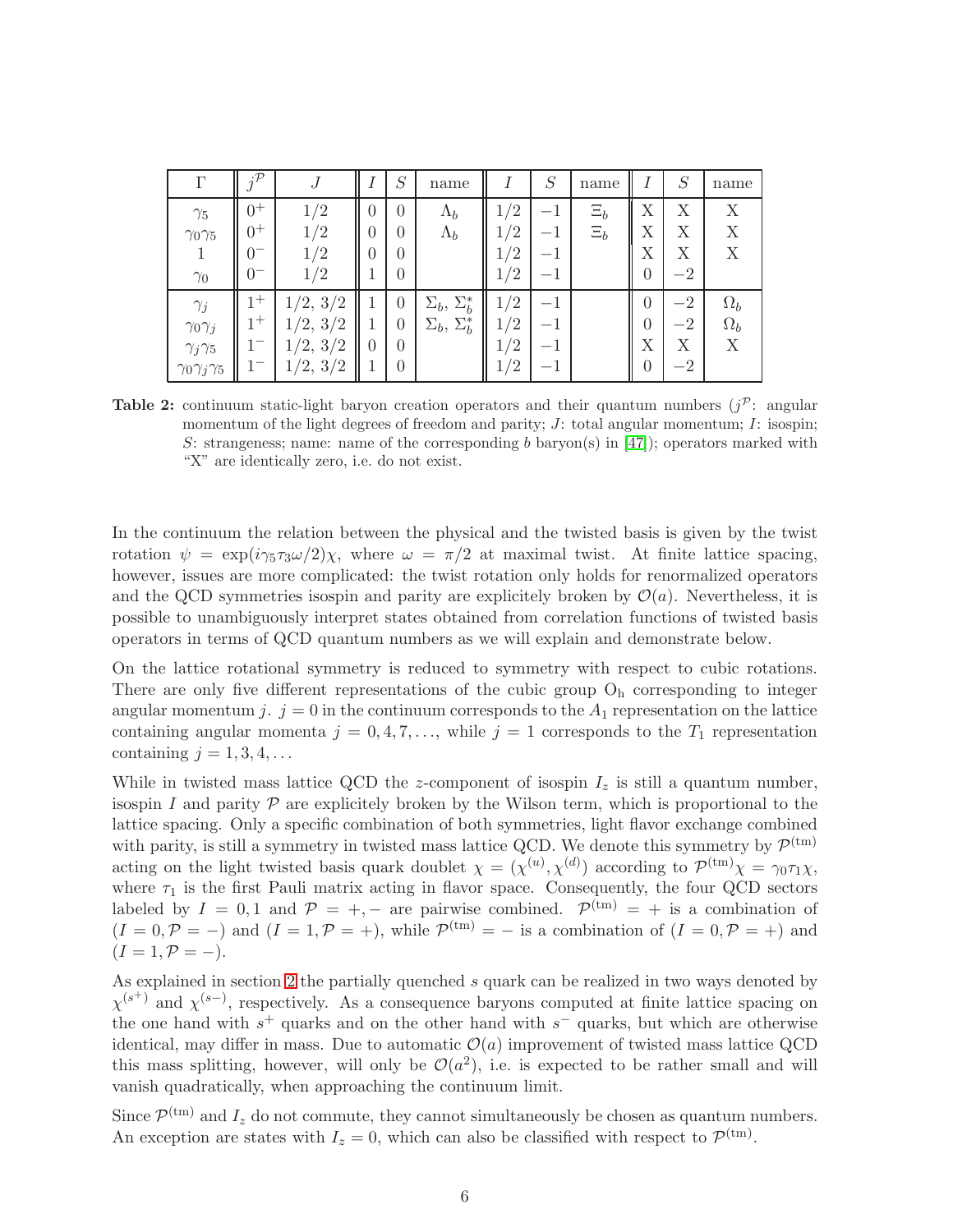The lattice static-light baryon creation operators we have been using are collected in Table [3,](#page-7-0) Table [4](#page-8-0) and Table [5.](#page-9-0) Creation operators are sorted according to the twisted mass lattice quantum numbers of their associated trial states, i.e. creation operators exciting states from different sectors are separated by horizontal lines. To interpret these twisted basis creation operators in terms of QCD quantum numbers, we have performed an approximate rotation to the physical basis (neglecting renormalization and using  $\omega = \pi/2$ ). The resulting so-called pseudo physical basis creation operators together with their corresponding QCD quantum numbers are also listed in the tables.

<span id="page-7-0"></span>

| twisted basis lattice operator |                        |                |                               | pseudo physical basis operator |                        |                  |                |            |                           |
|--------------------------------|------------------------|----------------|-------------------------------|--------------------------------|------------------------|------------------|----------------|------------|---------------------------|
| $\Gamma$                       | $\chi^{(1)}\chi^{(2)}$ | $I_z$          | $\mathcal{P}^{(\mathrm{tm})}$ | $\Gamma$                       | $\psi^{(1)}\psi^{(2)}$ | $\boldsymbol{I}$ | $I_z$          | ${\cal P}$ | name                      |
|                                |                        |                | $A_1$ representation          | $\equiv$                       | $j = 0, 4, 7, \ldots$  |                  |                |            |                           |
| $\gamma_5$                     | $ud - du$              | $\Omega$       |                               | $\gamma_5$                     | $ud - du$              | $\Omega$         | $\Omega$       | $^{+}$     | $\Lambda_b$               |
| $\gamma_0$                     | $ud + du$              | $\Omega$       |                               | $\gamma_0\gamma_5$             | $ud - du$              | $\Omega$         | $\Omega$       | $^{+}$     | $\Lambda_b$               |
| $\gamma_0\gamma_5$             | $ud - du$              | $\Omega$       |                               | $\gamma_0$                     | $ud + du$              | 1                | $\Omega$       |            |                           |
| $\mathbf{1}$                   | $ud - du$              | $\overline{0}$ |                               | $\mathbf{1}$                   | $ud - du$              | $\overline{0}$   | $\overline{0}$ |            |                           |
| $\gamma_0$                     | uu/dd                  | $+1/-1$        | <b>XXX</b>                    | $\gamma_0$                     | uu/dd                  | $\mathbf{1}$     | $+1/-1$        |            |                           |
|                                |                        |                | $T_1$ representation          | $\equiv$                       | $j = 1, 3, 4, \ldots$  |                  |                |            |                           |
| $\gamma_j\gamma_5$             | $ud - du$              | $\Omega$       | $\hspace{0.1mm} +$            | $\gamma_j$                     | $ud + du$              | 1                | $\Omega$       | $^{+}$     | $\Sigma_b$ , $\Sigma_b^*$ |
| $\gamma_0 \gamma_j$            | $ud + du$              | $\Omega$       | $\boldsymbol{+}$              | $\gamma_0 \gamma_j$            | $ud + du$              | 1                | $\Omega$       | $^{+}$     | $\Sigma_b$ , $\Sigma_b^*$ |
| $\gamma_j$                     | $ud + du$              | $\Omega$       | $^{+}$                        | $\gamma_j\gamma_5$             | $ud - du$              | $\theta$         | $\overline{0}$ |            |                           |
| $\gamma_0 \gamma_j \gamma_5$   | $ud + du$              | $\Omega$       |                               | $\gamma_0 \gamma_j \gamma_5$   | $ud + du$              | 1                | $\theta$       |            |                           |
| $\gamma_j$                     | uu/dd                  | $+1/-1$        | <b>XXX</b>                    | $\gamma_j$                     | uu/dd                  | 1                | $+1/-1$        | $^{+}$     | $\Sigma_b$ , $\Sigma_b^*$ |
| $\gamma_0\gamma_j\gamma_5$     | uu/dd                  | $+1/-1$        | <b>XXX</b>                    | $\gamma_0 \gamma_j$            | uu/dd                  | 1                | $+1/-1$        | $^{+}$     | $\Sigma_b$ , $\Sigma_b^*$ |
| $\gamma_0 \gamma_j$            | uu/dd                  | $+1/-1$        | $\mathbf{XXX}$                | $\gamma_0 \gamma_j \gamma_5$   | uu/dd                  | $\mathbf 1$      | $+1/-1$        |            |                           |

**Table 3:**  $S = 0$  lattice static-light baryon creation operators and their quantum numbers; (*j*: angular momentum of the light degrees of freedom; I: isospin;  $I_z$ :  $z$ -component of isospin;  $\mathcal{P}$ : parity;  $\mathcal{P}^{(tm)}$ : twisted mass parity ["xxx" indicates that  $\mathcal{P}^{(tm)}$  is not a quantum number for the corresponding trial state]; name: name of the corresponding b baryon(s) in  $[47]$ .

#### 3.1.3 Smearing of gauge links and quark fields

To enhance the overlap of the trial states  $\mathcal{O}_{\Gamma,\chi^{(1)}\chi^{(2)}}^{\text{twisted}}|\Omega\rangle$  to low lying static-light baryon states, we make extensive use of standard smearing techniques. This allows to read off static-light baryon masses from correlation functions at rather small temporal separation, where the signal-to-noise ratio is favorable.

Smearing is done in two steps. At first we replace all spatial gauge links by APE smeared versions. The parameters we have chosen are  $N_{\text{APE}} = 40$  and  $\alpha_{\text{APE}} = 0.5$ . Then we use Gaussian smearing on the light quark fields  $\chi^{(u)}$ ,  $\chi^{(d)}$ ,  $\chi^{(s^+)}$  and  $\chi^{(s^-)}$ , which resorts to the APE smeared spatial links. We consider three different smearing levels, characterized by  $N_{\text{Gauss}} \in \{10, 40, 90\}$ and  $\kappa_{\text{Gauss}} = 0.5$ . This amounts to light quark field operators with approximate widths of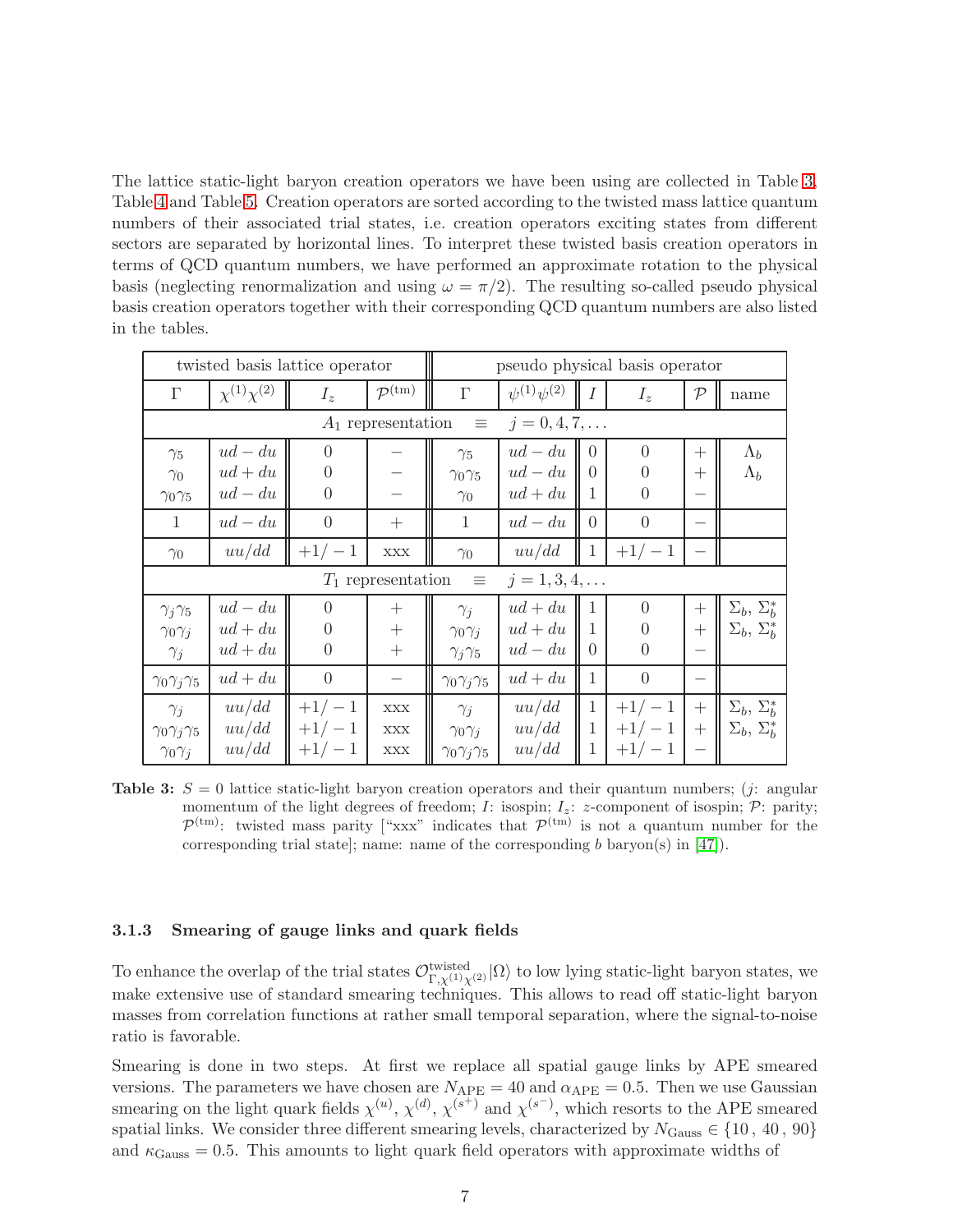<span id="page-8-0"></span>

|                              | twisted basis lattice operator |                      | pseudo physical basis operator |                        |                       |             |                          |         |
|------------------------------|--------------------------------|----------------------|--------------------------------|------------------------|-----------------------|-------------|--------------------------|---------|
| $\Gamma$                     | $\chi^{(1)}\chi^{(2)}$         | $I_z$                | $\Gamma$                       | $\psi^{(1)}\psi^{(2)}$ | $\overline{I}$        | $I_z$       | $\mathcal{P}$            | name    |
|                              |                                | $A_1$ representation |                                | $\equiv$               | $j = 0, 4, 7, \ldots$ |             |                          |         |
| 1                            | $us^+/ds^-$                    | $+1/2/-1/2$          | $\gamma_5$                     | us/ds                  | 1/2                   | $+1/2/-1/2$ | $^{+}$                   | $\Xi_b$ |
| $\gamma_0\gamma_5$           | $us^+/ds^-$                    | $+1/2/-1/2$          | $\gamma_0\gamma_5$             | us/ds                  | 1/2                   | $+1/2/-1/2$ | $+$                      | $\Xi_b$ |
| $\gamma_5$                   | $us^+/ds^-$                    | $+1/2/-1/2$          | 1                              | us/ds                  | 1/2                   | $+1/2/-1/2$ | $\qquad \qquad -$        |         |
| $\gamma_0$                   | $us^+/ds^-$                    | $+1/2/-1/2$          | $\gamma_0$                     | us/ds                  | 1/2                   | $+1/2/-1/2$ | $\overline{\phantom{0}}$ |         |
| $\gamma_5$                   | $us^-/ds^+$                    | $+1/2/-1/2$          | $\gamma_5$                     | us/ds                  | 1/2                   | $+1/2/-1/2$ | $^{+}$                   | $\Xi_b$ |
| $\gamma_0$                   | $us^-/ds^+$                    | $+1/2/-1/2$          | $\gamma_0\gamma_5$             | us/ds                  | 1/2                   | $+1/2/-1/2$ | $+$                      | $\Xi_b$ |
| $\mathbf{1}$                 | $us^-/ds^+$                    | $+1/2/-1/2$          | 1                              | us/ds                  | 1/2                   | $+1/2/-1/2$ |                          |         |
| $\gamma_0\gamma_5$           | $us^-/ds^+$                    | $+1/2/-1/2$          | $\gamma_0$                     | us/ds                  | 1/2                   | $+1/2/-1/2$ | $\qquad \qquad -$        |         |
|                              |                                | $T_1$ representation |                                | $\equiv$               | $j = 1, 3, 4, \ldots$ |             |                          |         |
| $\gamma_j$                   | $us^+/ds^-$                    | $+1/2/-1/2$          | $\gamma_i$                     | us/ds                  | 1/2                   | $+1/2/-1/2$ | $+$                      |         |
| $\gamma_0\gamma_j\gamma_5$   | $us^+/ds^-$                    | $+1/2/-1/2$          | $\gamma_0 \gamma_j$            | us/ds                  | 1/2                   | $+1/2/-1/2$ | $^{+}$                   |         |
| $\gamma_j\gamma_5$           | $us^+/ds^-$                    | $+1/2/-1/2$          | $\gamma_j\gamma_5$             | us/ds                  | 1/2                   | $+1/2/-1/2$ |                          |         |
| $\gamma_0 \gamma_j$          | $us^+/ds^-$                    | $+1/2/-1/2$          | $\gamma_0 \gamma_j \gamma_5$   | us/ds                  | 1/2                   | $+1/2/-1/2$ | $\overline{\phantom{m}}$ |         |
| $\gamma_j\gamma_5$           | $us^-/ds^+$                    | $+1/2/-1/2$          | $\gamma_j$                     | us/ds                  | 1/2                   | $+1/2/-1/2$ | $+$                      |         |
| $\gamma_0 \gamma_j$          | $us^-/ds^+$                    | $+1/2/-1/2$          | $\gamma_0 \gamma_j$            | us/ds                  | 1/2                   | $+1/2/-1/2$ | $^{+}$                   |         |
| $\gamma_j$                   | $us^-/ds^+$                    | $+1/2/-1/2$          | $\gamma_j\gamma_5$             | us/ds                  | 1/2                   | $+1/2/-1/2$ | $\qquad \qquad -$        |         |
| $\gamma_0 \gamma_j \gamma_5$ | $us^-/ds^+$                    | $+1/2/-1/2$          | $\gamma_0 \gamma_j \gamma_5$   | us/ds                  | 1/2                   | $+1/2/-1/2$ | $\overline{\phantom{m}}$ |         |

Table 4:  $S = -1$  lattice static-light baryon creation operators and their quantum numbers; (j: angular momentum of the light degrees of freedom; I: isospin;  $I_z$ :  $z$ -component of isospin;  $\mathcal{P}$ : parity; name: name of the corresponding b baryon in [\[47\]](#page-28-0)).

 ${1.58 \times a, 3.16 \times a, 4.74 \times a} \approx {0.12 \text{ fm}, 0.25 \text{ fm}, 0.37 \text{ fm}}$  (cf. [\[24\]](#page-26-12) for details). Smeared static light baryon creation operators are denoted by  $S^{N_{\text{Gauss}}}(\mathcal{O}_{\Gamma,\chi^{(1)}\chi^{(2)}}^{\text{twisted}})$ .

#### 3.2 Correlation matrices

For each sector characterized by strangeness  $S$ , angular momentum of the light degrees of freedom j, z-component of isospin  $I_z$ , and in certain cases twisted mass parity  $\mathcal{P}^{(tm)}$  we compute temporal correlation matrices

<span id="page-8-1"></span>
$$
C_{\left(\Gamma_j,\left(\chi^{(1)}\chi^{(2)}\right)_j,N_{\text{Gauss},j}\right),\left(\Gamma_k,\left(\chi^{(1)}\chi^{(2)}\right)_k,N_{\text{Gauss},k}\right)}(t) =\n\begin{aligned}\n&\left.\langle\Omega|\left(S^{N_{\text{Gauss},j}}\left(\mathcal{O}_{\Gamma_j,\left(\chi^{(1)}\chi^{(2)}\right)_j}(t)\right)\right)^{\dagger}S^{N_{\text{Gauss},k}}\left(\mathcal{O}_{\Gamma_k,\left(\chi^{(1)}\chi^{(2)}\right)_k}(0)\right)|\Omega\right\rangle.\n\end{aligned}\n\tag{6}
$$

We consider all the creation operators listed in Table [3,](#page-7-0) Table [4](#page-8-0) and Table [5](#page-9-0) at three different smearing levels  $N_{\text{Gauss}} \in \{10, 40, 90\}$  as explained in the previous subsection. This amounts dependent on the sector to  $3 \times 3$ ,  $9 \times 9$  or  $12 \times 12$  correlation matrices.

Static quarks are treated with the HYP2 static action [\[36,](#page-27-8) [37,](#page-27-9) [38\]](#page-27-10), i.e. Wilson lines appearing in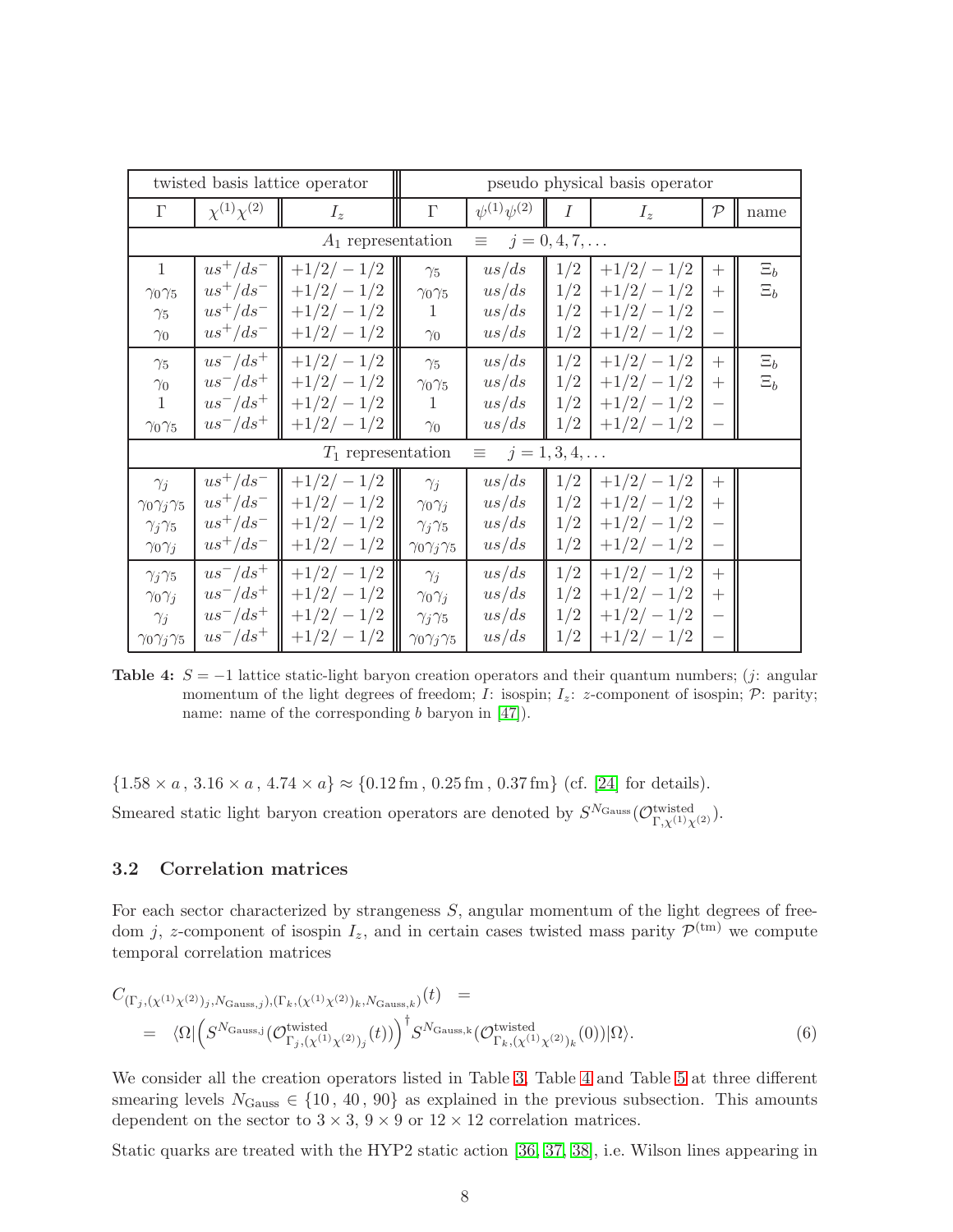<span id="page-9-0"></span>

|                                                   | twisted basis lattice operator  | pseudo physical basis operator |                              |                          |          |           |       |            |  |  |
|---------------------------------------------------|---------------------------------|--------------------------------|------------------------------|--------------------------|----------|-----------|-------|------------|--|--|
| Г                                                 | $\chi^{(1)}\chi^{(2)}$<br>$I_z$ |                                |                              | $\psi^{(1)}\psi^{(2)}$   |          | t $I_z$ 1 |       | name       |  |  |
| $A_1$ representation $\equiv j = 0, 4, 7, \dots$  |                                 |                                |                              |                          |          |           |       |            |  |  |
| $\gamma_0$                                        | $s^+s^+/s^-s^-$                 |                                | $\gamma_0$                   | SS                       | $\theta$ | $\cup$    |       |            |  |  |
| $T_1$ representation $\equiv j = 1, 3, 4, \ldots$ |                                 |                                |                              |                          |          |           |       |            |  |  |
| $\gamma_j$                                        | $s^+s^+/s^-s^-$                 |                                | $\gamma_j$                   | $\mathcal{S}\mathcal{S}$ | $\theta$ | $\theta$  | $\pm$ | $\Omega_b$ |  |  |
| $\gamma_0\gamma_j\gamma_5$                        | $s^+s^+/s^-s^-$                 |                                | $\gamma_0 \gamma_j$          | $\mathcal{S}\mathcal{S}$ | $\theta$ | $\Omega$  | $^+$  | $\Omega_b$ |  |  |
| $\gamma_0 \gamma_j$                               | $s^+s^+/s^-s^-$                 |                                | $\gamma_0 \gamma_j \gamma_5$ | SS                       | $\left($ |           |       |            |  |  |

**Table 5:**  $S = -2$  lattice static-light baryon creation operators and their quantum numbers; (j: angular momentum of the light degrees of freedom; I: isospin;  $I_z$ : z-component of isospin;  $\mathcal{P}$ : parity; name: name of the corresponding  $b$  baryon in [\[47\]](#page-28-0)).

static quark propagators are formed by products of HYP2 smeared temporal links (cf. [\[24\]](#page-26-12) for details).

Light quark propagators are estimated by means of  $\mathcal{Z}_2 \times \mathcal{Z}_2$  stochastic timeslice sources (cf. [\[24\]](#page-26-12) for details). On each gauge field configuration we invert 48 independently chosen sources, all located on the same timeslice, 12 for each of the four possible light quark propagators  $u, d$ ,  $s<sup>+</sup>$  and s<sup>-</sup>. Multiple inversions of the same timeslice of the same gauge field configuration are beneficial with respect to statistical precision, because each correlation function contains two light quark propagators. This allows to form  $12 \times 12 = 144$  statistical samples, i.e. the number of samples is the square of the number of inversions (cf. [\[6\]](#page-25-5)).

#### <span id="page-9-1"></span>3.3 Determination of static-light baryon masses

From correlation matrices [\(6\)](#page-8-1) we compute effective mass plateaus by solving generalized eigenvalue problems

$$
C(t)v_n(t, t_0) = \lambda_n(t, t_0)C(t_0)v_n(t, t_0) , \quad m_n^{\text{eff}}(t, t_0) = \ln \frac{\lambda_n(t, t_0)}{\lambda_n(t + 1, t_0)}
$$
(7)

with  $t_0 = 1$  (cf. e.g. [\[39,](#page-27-11) [40\]](#page-27-12)). Instead of using the full  $3 \times 3$ ,  $9 \times 9$  or  $12 \times 12$  correlation matrices we have chosen "optimal submatrices" in a sense that on the one hand effective masses exhibit plateaus already at small temporal separations  $t$  and that on the other hand statistical errors on  $m_n^{\text{eff}}$  are minimized. We found that with the following choice both criteria are adequately fulfilled:

- $3 \times 3$  correlation matrices: use  $2 \times 2$  submatrices with smearing levels  $N_{\text{Gauss}} \in \{40, 90\};$
- $9 \times 9$  correlation matrices: use  $3 \times 3$  submatrices with smearing levels  $N_{\text{Gauss}} = 90$ ;
- 12  $\times$  12 correlation matrices: use  $4 \times 4$  submatrices with smearing levels  $N_{\text{Gauss}} = 90$ .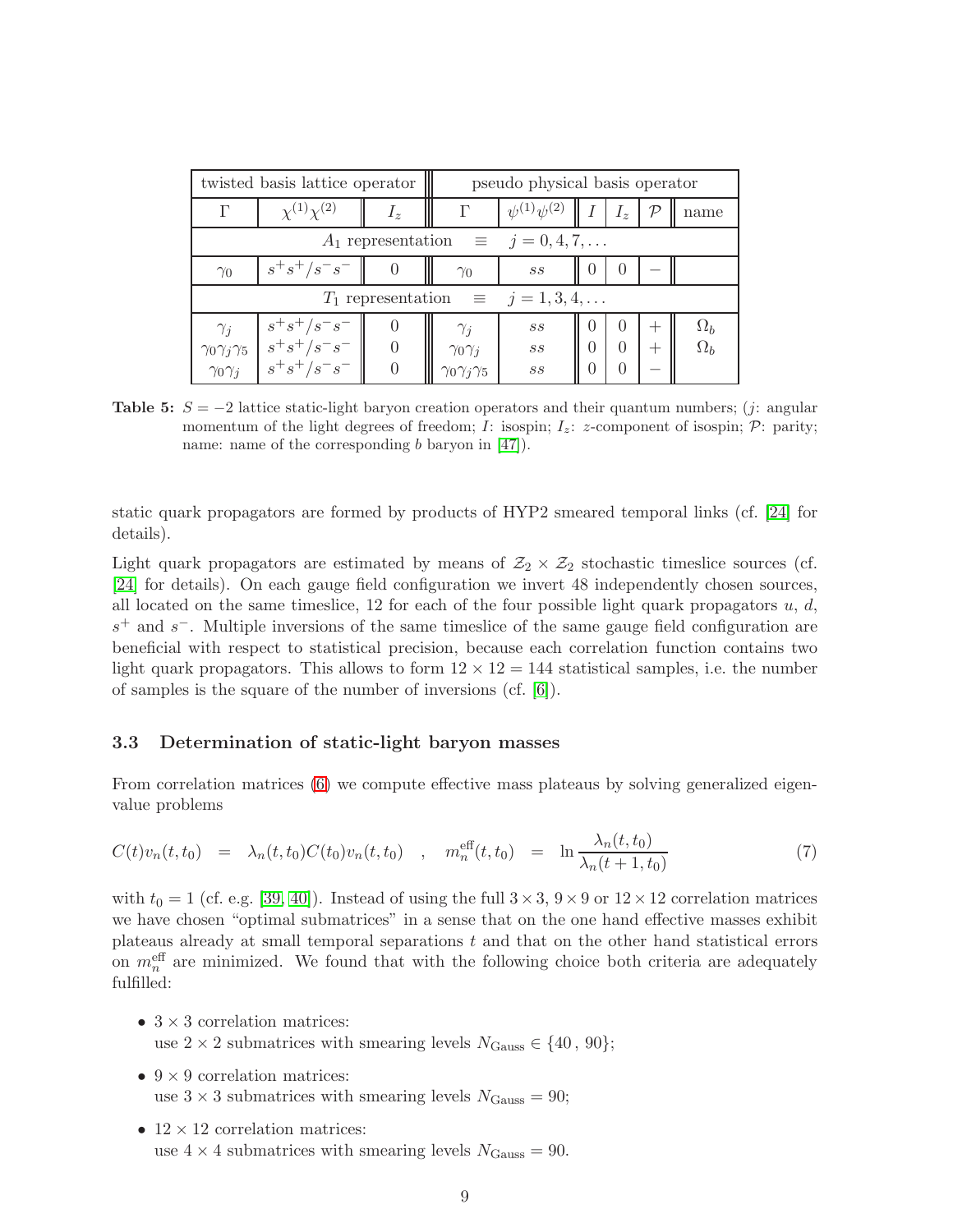To demonstrate the quality of our lattice results, we show in Figure [1](#page-10-0) examples of effective mass plateaus (at light quark mass  $\mu_q = 0.0040$ ) corresponding to  $\Lambda_b$  ( $S = 0$ ,  $I = 0$ ,  $j^{\mathcal{P}} = 0^+$ ),  $\Omega_b$  $(S = -2, I = 0, j^{\mathcal{P}} = 1^+)$  and its parity partner  $(S = -2, I = 0, j^{\mathcal{P}} = 1^-)$ .

<span id="page-10-0"></span>

**Figure 1:** effective masses  $m_n^{\text{eff}}$  as functions of the temporal separation t at light quark mass  $\mu_q = 0.0040$ ; left:  $\Lambda_b$   $(S = 0, I = 0, j^{\mathcal{P}} = 0^+)$  from a  $3 \times 3$  correlation matrix; right:  $\Omega_b$   $(S = -2, I = 0, j^{\mathcal{P}} = 0^+)$  $j^{\mathcal{P}} = 1^+$ ) and its parity partner  $(S = -2, I = 0, j^{\mathcal{P}} = 1^-)$  from a 3 × 3 correlation matrix.

We extract static-light baryon masses by fitting constants to these plateaus in regions of sufficiently large temporal separation  $t_{\min} \dots t_{\max}$ . We found that  $t_{\min} = 4$  yields reasonable  $\chi^2$ values, which are  $\mathcal{O}(1)$  for all states investigated.  $t_{\text{max}}$  on the other hand hardly affects the resulting static-light baryon masses (on the " $t_{\text{max}}$ -side" of the effective mass plateau statistical errors are rather large and, therefore, data points have a negligible effect on the fit). The resulting fits for the examples shown in Figure [1](#page-10-0) are indicated by dashed lines. We checked the stability of all our results by varying  $t_{\min}$  by  $\pm 1$ . We found consistency within statistical errors.

To assign appropriate QCD quantum numbers to the extracted static-light baryon states, we follow a method introduced and explained in detail in [\[41\]](#page-27-13), section 3.1 ("Method 1: solving a generalized eigenvalue problem"). For the  $n$ -th state the components of the corresponding eigenvector  $v_{n,i}$  characterize the contribution of the j-th static-light baryon creation operator entering the correlation matrix. After transforming these operators from the twisted basis to the pseudo physical basis by means of the twist rotation  $\psi = \exp(i\gamma_5 \tau_3 \omega/2)\chi$ ,  $\omega = \pi/2$  (cf. the right columns of Table [3,](#page-7-0) Table [4](#page-8-0) and Table [5\)](#page-9-0), one expects and and also finds that for each extracted state operators corresponding to only one of the two QCD sectors corresponding to the investigated twisted mass lattice QCD sector clearly dominate, while the contribution from operators from the other sector are rather small. This allows to unambiguously assign a QCD label to each extracted static-light baryon state. An example, the identification of  $\Omega_b$  ( $S = -2$ ,  $I = 0, j^{\mathcal{P}} = 1^+$ ) and its parity partner  $(S = -2, I = 0, j^{\mathcal{P}} = 1^-)$ , is shown in Figure [2](#page-11-0) (cf. also Figure [1](#page-10-0) for the corresponding effective masses both having twisted mass quantum numbers  $(S = -2, j = 1, I = 0).$ 

Since static-light baryon masses diverge in the continuum limit due to the self energy of the static quark, we always consider mass differences of these baryons to the lightest static-light meson  $("B/B*$  meson"). In such differences the divergent self energy exactly cancels. We take the mass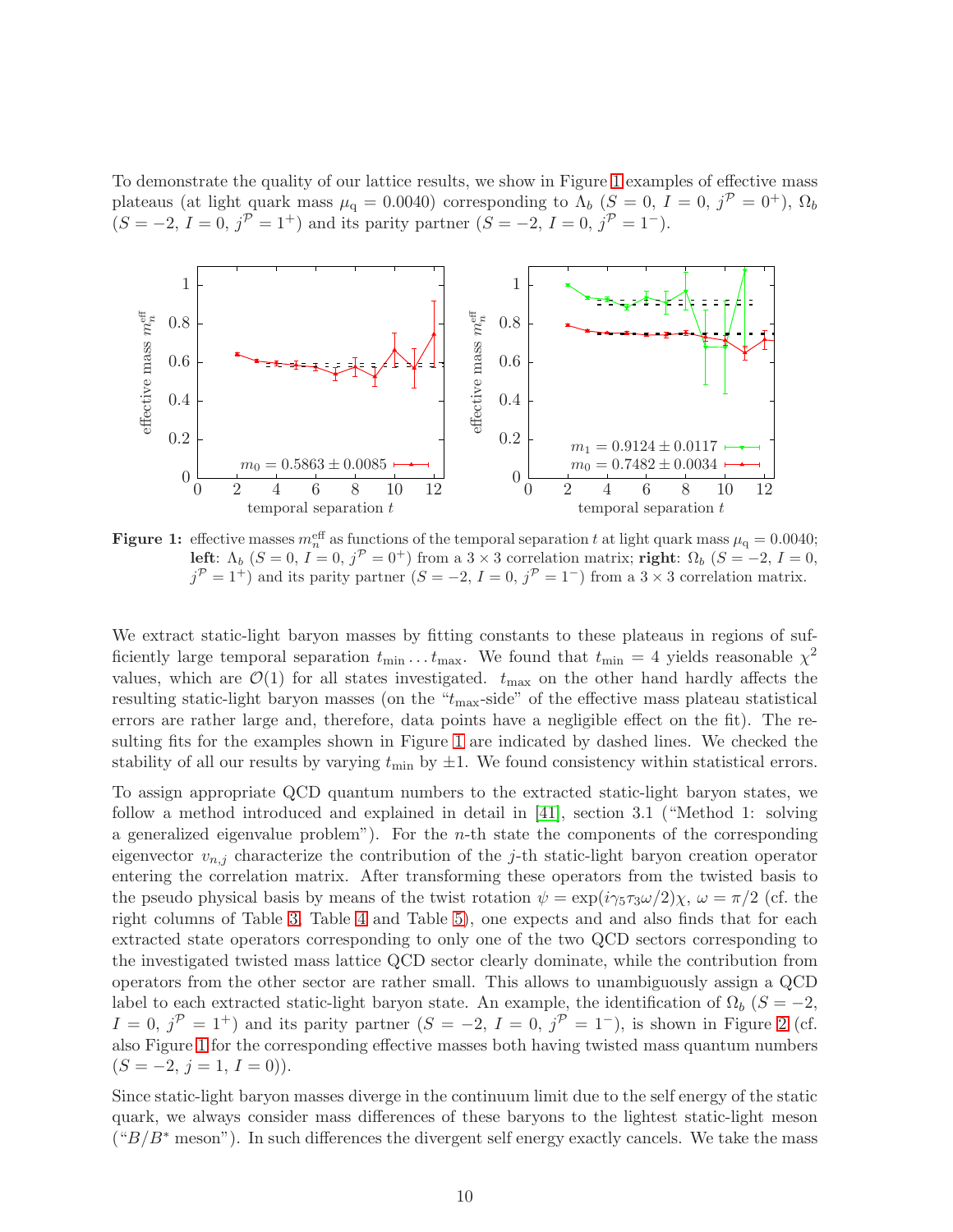<span id="page-11-0"></span>

**Figure 2:** eigenvector components  $|v_{n,j}|^2$  as functions of the temporal separation t and their associated QCD quantum numbers at light quark mass  $\mu_q = 0.0040$  corresponding to the  $3 \times 3$  correlation matrix with twisted mass quantum numbers  $(S = -2, j = 1, I = 0)$  (cf. also Figure [1\)](#page-10-0); left: ground state identified as  $\Omega_b$   $(S = -2, I = 0, j^P = 1^+)$ ; right: first excited state identified as parity partner of  $\Omega_b$   $(S = -2, I = 0, j^{\mathcal{P}} = 1^-).$ 

values of the lightest static-light mesons from [\[25\]](#page-26-13), where they have been computed using the same lattice setup. The mass differences  $\Delta m^{\text{stat}}(S, I, j^{\mathcal{P}})a = (m(\text{baryon}: S, I, j^{\mathcal{P}}) - m(B/B^*))a$ (in lattice units) together with the pion masses  $m<sub>PS</sub>a$  (also in lattice units; cf. Table [1](#page-3-1) and [\[33\]](#page-27-5)) serve as input for the extrapolation procedure to the physical  $u/d$  quark mass described in the next subsection.

#### <span id="page-11-1"></span>3.4 Extrapolation to the physical  $u/d$  quark mass

The mass differences  $\Delta m^{\text{stat}}(S, I, j^{\mathcal{P}})a = (m(\text{baryon} : S, I, j^{\mathcal{P}}) - m(B/B^*))a$  obtained for the four ensembles listed in Table [1,](#page-3-1) which only differ in the value of the  $u/d$  quark mass (both sea and valence), are plotted against  $(m_{PS}a)^2$  in Figure [3](#page-12-0) ( $S = 0$ ,  $I = 0$ , i.e.  $\Lambda$  baryons), Figure [4](#page-13-0)  $(S = 0, I = 1, i.e. \Sigma$  baryons), Figure [5](#page-14-0)  $(S = -1, i.e. \Xi$  baryons) and Figure [6](#page-15-0)  $(S = -2, i.e. \Omega)$ baryons) and are collected in appendix [A.](#page-24-0)

For the extrapolation to the physical  $u/d$  quark mass one could use an effective field theory approach (Chiral HQET for example) as used e.g. to study static-light meson decay constants [\[42\]](#page-27-14). However, this approach has not fully been developed to discuss mass differences  $\Delta m^{\text{stat}}(S, I, j^{\mathcal{P}})a$ between excited static-light baryon states and the lightest static-light meson so is not appropriate here. Instead we use the simplest assumption, which is supported by our results: a linear dependence in  $(m_{PS}a)^2$ .

Data points  $((m_{PS}a)^2, \Delta m^{\text{stat}}(S, I, j^{\mathcal{P}})a)$  are correlated via  $(m_{PS}a)^2$  in case they correspond to the same ensemble, i.e. to the same value of the  $u/d$  quark mass. We take that into account via a covariance matrix, which we estimate by resampling  $m<sub>PS</sub>a$  and all extracted static-light mass differences  $\Delta m^{\text{stat}}(S, I, j^{\mathcal{P}})$ a (10 000 000 samples). Consequently, we do not fit straight lines to the data points  $((m_{PS}a)^2, \Delta m^{\text{stat}}(S, I, j^{\mathcal{P}})a)$  individually for every static-light baryon state, but perform a single correlated fit of 23 straight lines to the 23 mass differences considered. During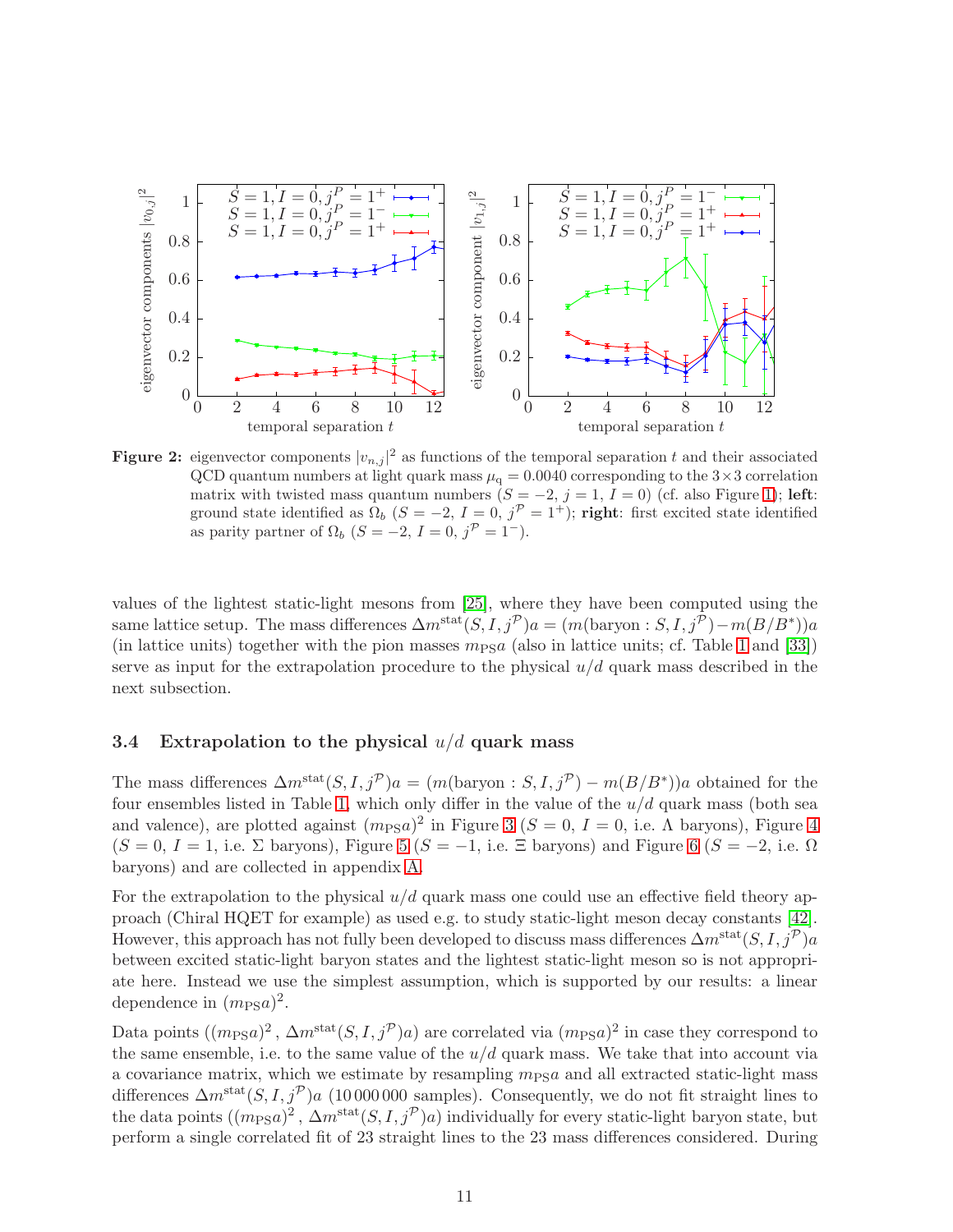<span id="page-12-0"></span>

**Figure 3:** mass differences of  $S = 0$ ,  $I = 0$  static-light baryons ( $\Lambda$  baryons) to the lightest static-light meson as functions of  $(m_{PS}a)^2$ ; straight lines represent linear extrapolations to the physical  $u/d$  quark mass.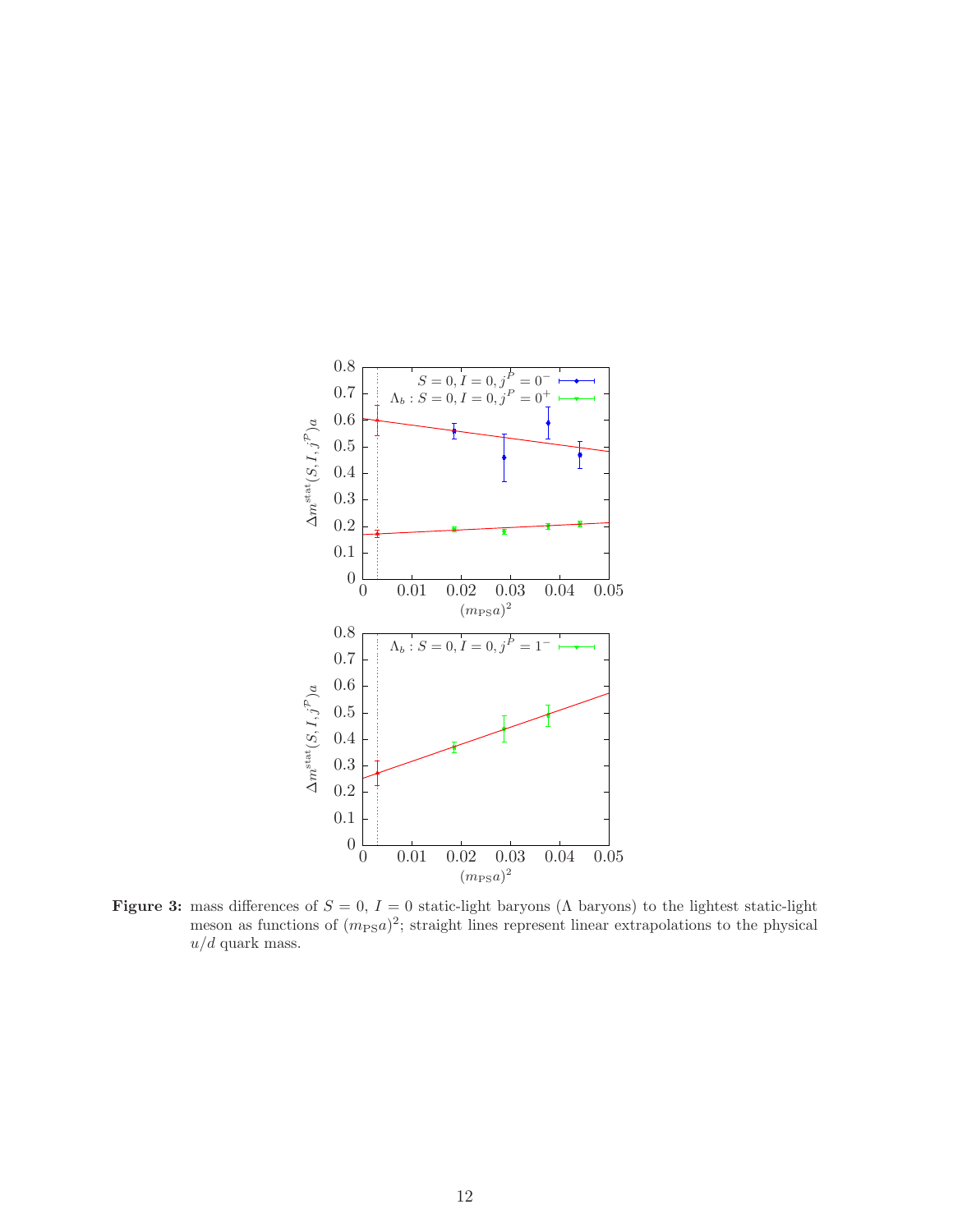<span id="page-13-0"></span>

Figure 4: mass differences of  $S = 0$ ,  $I = 1$  static-light baryons (Σ baryons) to the lightest static-light meson as functions of  $(m_{PS}a)^2$ ; straight lines represent linear extrapolations to the physical  $u/d$  quark mass; plots in the same line only differ in  $I_z$  (left:  $I_z = 0$ ; right:  $I_z = \pm 1$ ).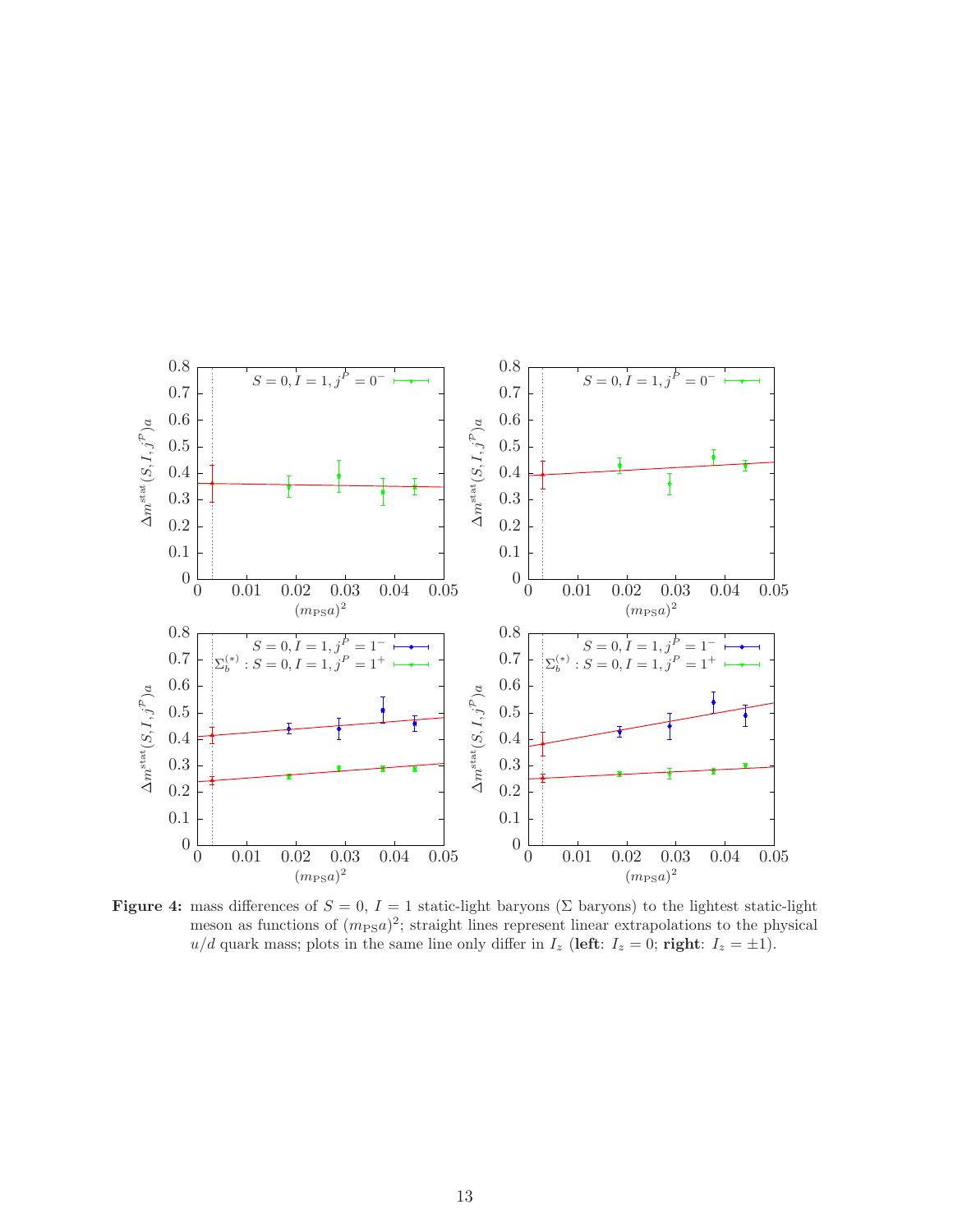<span id="page-14-0"></span>

Figure 5: mass differences of  $S = -1$  static-light baryons ( $\Xi$  baryons) to the lightest static-light meson as functions of  $(m_{PS}a)^2$ ; straight lines represent linear extrapolations to the physical  $u/d$ quark mass; plots in the same line only differ in the sign of the twisted mass term of the s valence quark (left:  $us^{+}/ds^{-}$ ; right:  $us^{-}/ds^{+}$ ).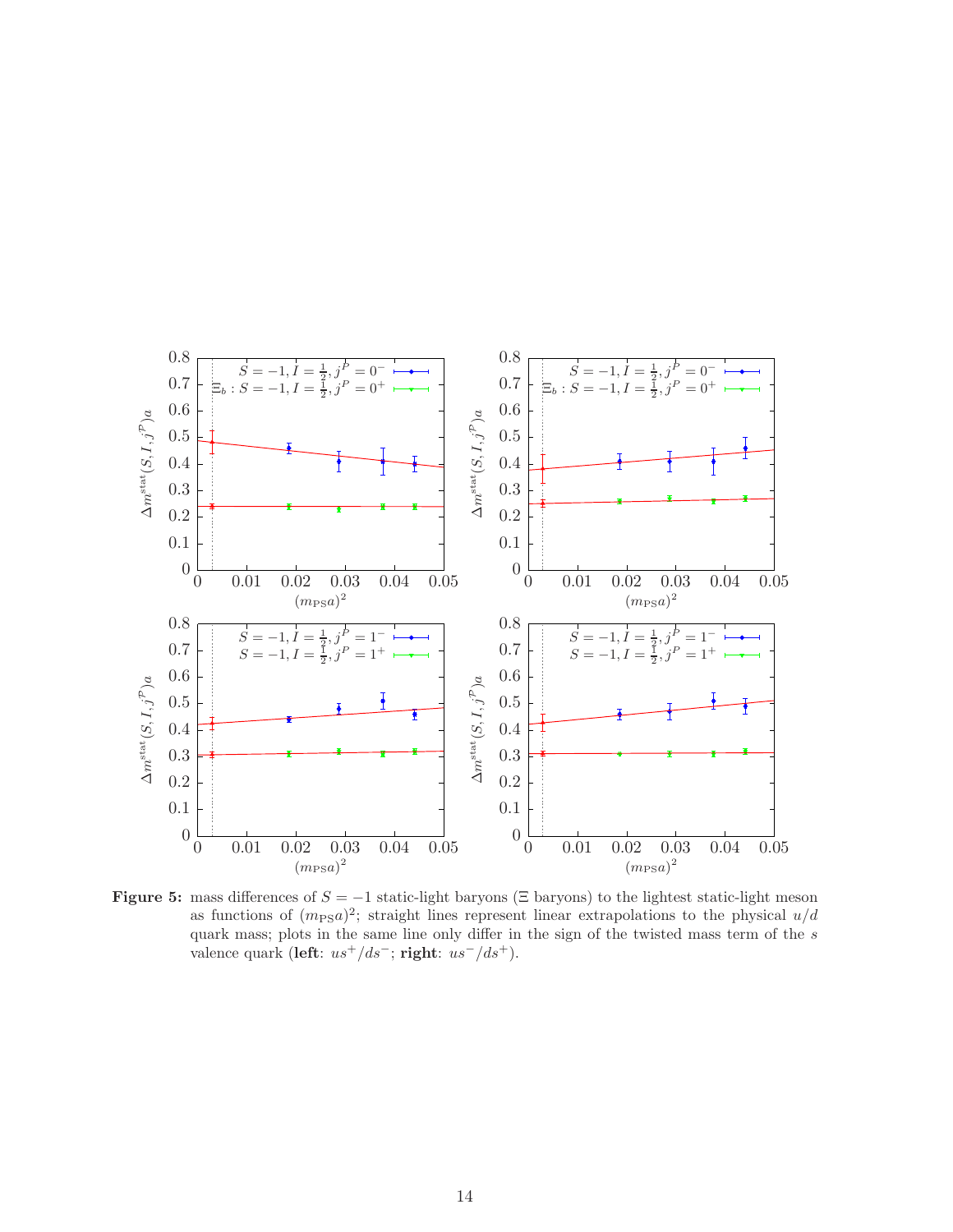<span id="page-15-0"></span>

Figure 6: mass differences of  $S = -2$  static-light baryons ( $\Omega$  baryons) to the lightest static-light meson as functions of  $(m_{PS}a)^2$ ; straight lines represent linear extrapolations to the physical  $u/d$ quark mass; plots in the same line only differ in the signs of the twisted mass terms of the  $s$ valence quarks (left:  $s^+s^+/s^-s^-$ ; right:  $s^+s^-/s^-s^+$ ).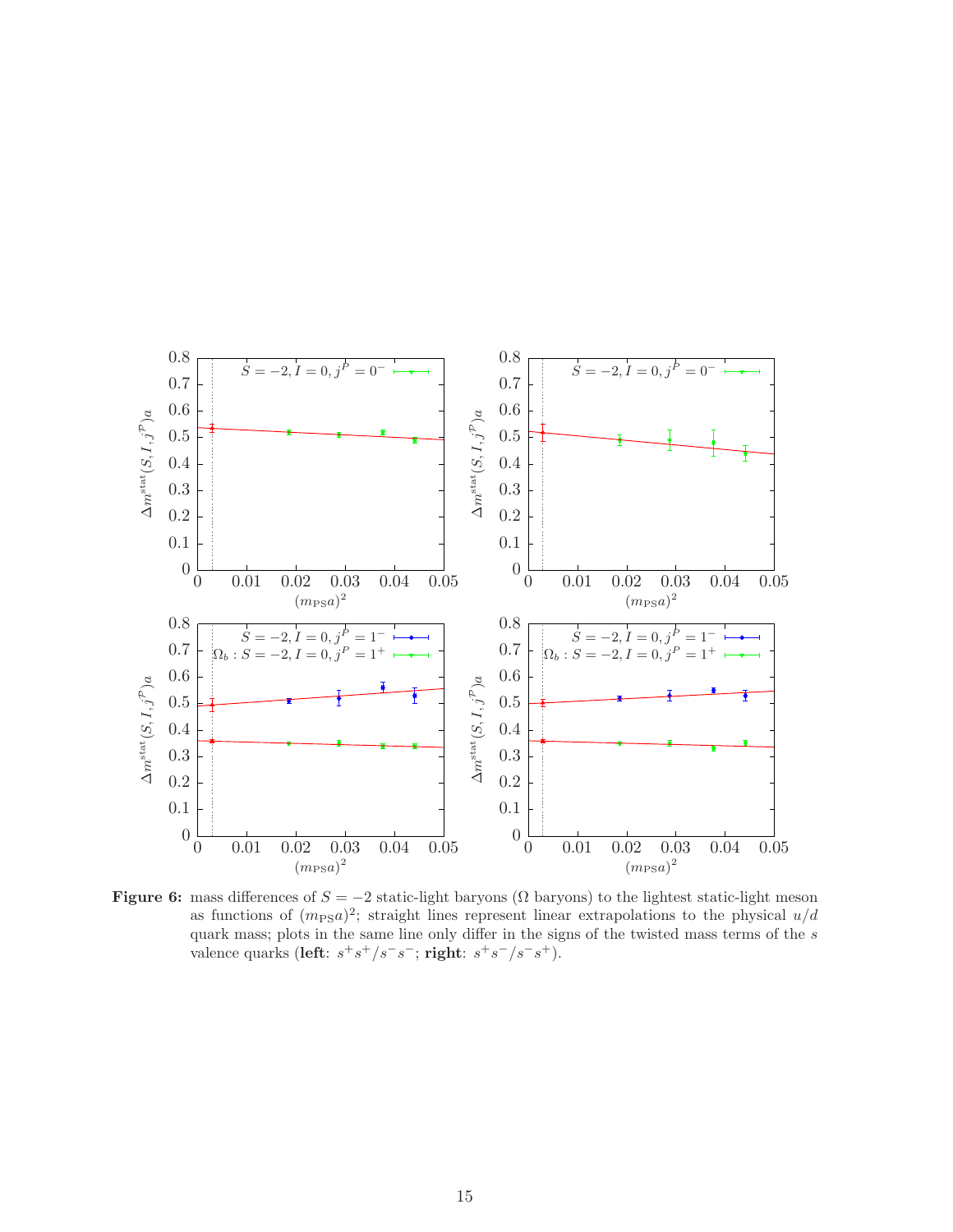the fitting we take statistical errors both along the horizontal axis (errors in  $m_{PS}a$ ) and along the vertical axis (errors in  $\Delta m^{\text{stat}}(S, I, j^{\mathcal{P}})a)$  into account. The method for performing such two-dimensional fits is explained in detail in [\[25\]](#page-26-13).

We find that a fit, which is linear in the light quark mass (represented by the mass squared of the light-light pseudoscalar meson  $(m_{PS}a)^2$  is acceptable, i.e. yields  $\chi^2/dof \approx 0.59 \lesssim 1$ . This fit enables us to extrapolate to the physical  $u/d$  quark mass, in this work taken as  $m_{PS}$  = 135 MeV and converted to lattice units by using the lattice spacing  $a = 0.079$  fm [\[33\]](#page-27-5) resulting in  $(m_{PS}a)^2 = 0.054^2$  (cf. Figure [3,](#page-12-0) Figure [4,](#page-13-0) Figure [5](#page-14-0) and Figure [6\)](#page-15-0).

Extrapolations of static-light mass differences to the physical  $u/d$  quark mass are listed in Table [6](#page-17-0) in MeV. Since there seems to be a controversy of around 10% regarding the value of the lattice spacing in physical units, when using on the one hand the pion mass  $m<sub>\pi</sub>$  and the pion decay constant  $f_{\pi}$  and on the other hand the pion mass  $m_{\pi}$  and the nucleon mass  $m_N$  to set the scale  $(a = 0.079(3)$  fm [\[33\]](#page-27-5) versus  $a = 0.089(5)$  fm [\[43\]](#page-27-15)), we also list dimensionless ratios of static-light mass differences,

<span id="page-16-0"></span>
$$
R^{\text{stat}}(S, I, j^{\mathcal{P}}) = \frac{\Delta m^{\text{stat}}(S, I, j^{\mathcal{P}})a}{\Delta m^{\text{stat}}(\Omega_b)a}.
$$
\n(8)

These ratios are pretty independent of the lattice spacing and, therefore, preferable, when making predictions or when comparing to other lattice or model computations or to experimental results.

For static-light baryons with  $S = -1$  and  $S = -2$  our results depend on the bare s quark mass chosen. We use  $\mu_{q,\text{valence }s} = 0.022$  taken from studies of strange-light mesons [\[34,](#page-27-6) [35\]](#page-27-7) as mentioned in section [2.](#page-3-0) Possible systematic errors arising from a slightly incorrect value of the s quark mass are expected to be smaller than the corresponding statistical errors, because the mass differences we compute turn out to be rather weakly dependent on the masses of their light valence quarks (cf. Figure [3,](#page-12-0) Figure [4](#page-13-0) and Figure [5\)](#page-14-0). A possibility to estimate their magnitude for  $\Omega_b$  is to estimate the slope of  $m(\Omega_b)$  as a function of  $\mu_{q, \text{valence } s}$  by means of the experimental results on  $m(\Omega_b)$  and  $m(\Sigma_b)$  and assuming a systematic error of 10% for the lattice spacing (i.e. roughly the difference obtained with the two scale setting methods [\[33,](#page-27-5) [43\]](#page-27-15)). Then one arrives at a systematic error of around  $0.1 \times (m(\Omega_b) - m(\Sigma_b)) \approx 23 \text{ MeV}$ . This number is consistent with an even simpler method of estimation namely just taking a systematic error of  $0.1 \times m_s$ for every s valence quark, where  $m_s = 80 \,\text{MeV} \dots 130 \,\text{MeV}$  [\[47\]](#page-28-0). We intend to investigate the s quark dependence in more detail and to quantify the corresponding systematic error more precisely in a subsequent publication.

Static-light baryon states with  $(S = 0, I = 1)$  and either  $I_z = 0$   $(ud + du)$  or  $I_z = \pm 1$   $(uu/dd)$ are not degenerate in twisted mass lattice QCD, but differ by discretization errors. These discretization errors are, however, only  $\mathcal{O}(a^2)$  and, therefore, expected to be rather small. As can be seen from Table [6](#page-17-0)  $I_z = 0$  and  $I_z = \pm 1$  states agree within statistical errors, which is a strong indication that discretization errors are indeed negligible. For the ratios  $R^{\text{stat}}(S, I, j^{\mathcal{P}})$ and for interpolations to the physical b quark mass (cf. section [4\)](#page-19-0) we subsequently use  $I_z = 0$ results.

For  $(S = -1, I = 1/2)$  static-light baryon states similar statements apply.

For static-light baryon states with two s quarks, i.e.  $(S = -2, I = 0)$ , the situation is somewhat different. On the operator level one should not use different lattice discretizations of the two s quarks, i.e. one twisted  $s^+$  and one twisted  $s^-$  quark (for example the operator with  $\Gamma = \gamma_5$ ,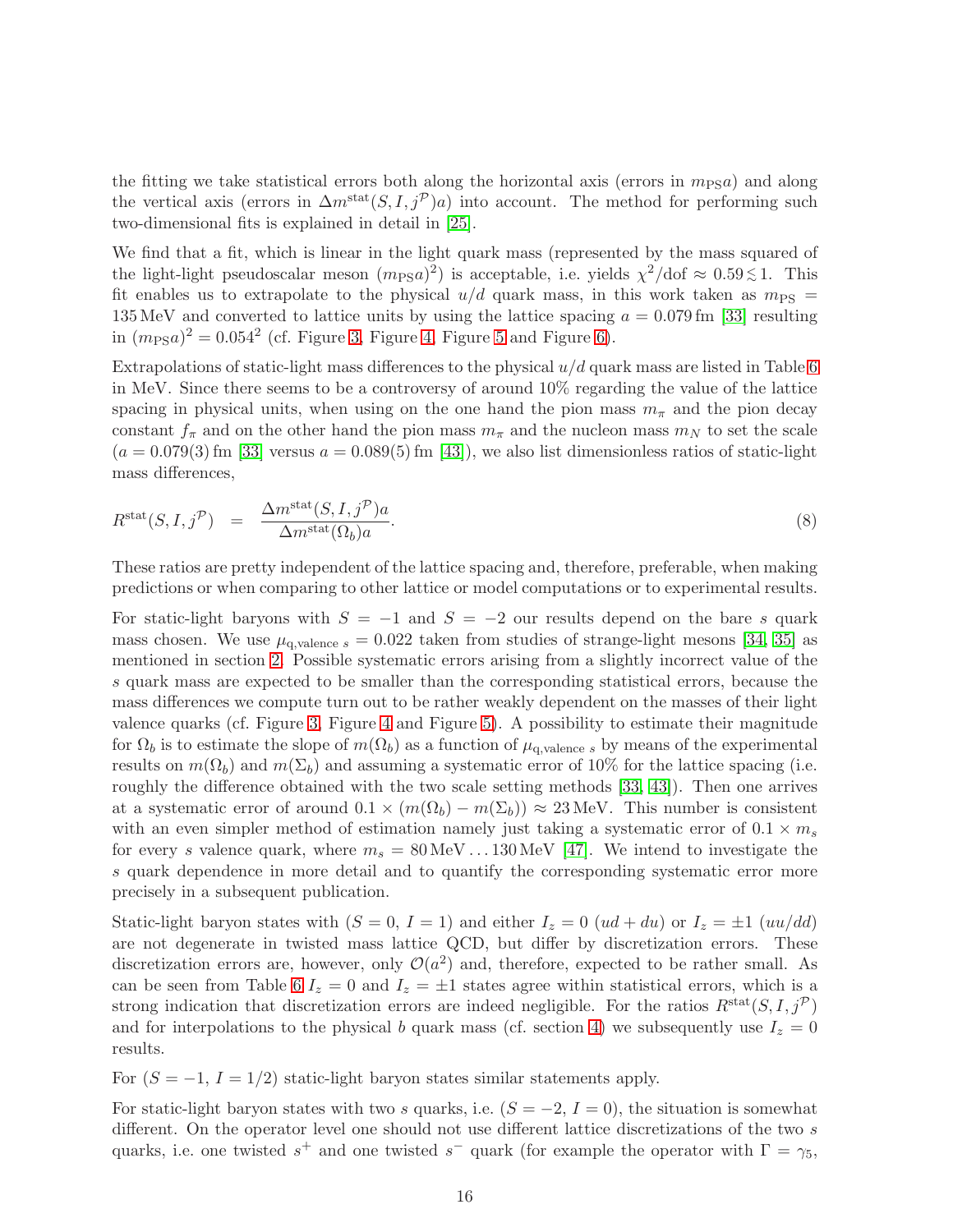<span id="page-17-0"></span>

|                |                |                   |                           |                       | $\Delta m^{\text{stat}}$ in MeV, | $\Delta m^{\text{stat}}$ in MeV, |                   |
|----------------|----------------|-------------------|---------------------------|-----------------------|----------------------------------|----------------------------------|-------------------|
| $\overline{S}$ | $\overline{I}$ | $j^{\mathcal{P}}$ | name                      | flavor                | $a$ from [33]                    | $a$ from [43]                    | $R^{\text{stat}}$ |
| $\overline{0}$ | $\overline{0}$ | $0^+$             | $\Lambda_b$               | $ud - du$             | 430(40)                          | 382(39)                          | 0.480(42)         |
|                |                | $0^{-}$           |                           | $ud - du$             | 1499(156)                        | 1330(149)                        | 1.672(166)        |
|                |                | $1-$              |                           | $ud - du$             | 681(116)                         | 605(106)                         | 0.760(127)        |
| $\overline{0}$ | $\mathbf{1}$   | $1^+$             | $\Sigma_b$ , $\Sigma_b^*$ | $ud + du$             | 611(45)                          | 543(46)                          | 0.682(45)         |
|                |                |                   |                           | uu/dd                 | 635(44)                          | 563(45)                          |                   |
|                |                | $0-$              |                           | $ud + du$             | 905(176)                         | 803(160)                         | 1.010(194)        |
|                |                |                   |                           | uu/dd                 | 986(137)                         | 876(127)                         |                   |
|                |                | $1-$              |                           | $ud + du$             | 1037(88)                         | 921(87)                          | 1.158(91)         |
|                |                |                   |                           | uu/dd                 | 957(117)                         | 850(110)                         |                   |
| $-1$           | 1/2            | $0^+$             | $\Xi_b$                   | $us^-/ds^+$           | 602(33)                          | 534(37)                          | 0.672(30)         |
|                |                |                   |                           | $us^+/ds^-$           | 629(41)                          | 558(43)                          |                   |
|                |                | $1^+$             |                           | $us^-/ds^+$           | 767(39)                          | 681(44)                          | 0.856(33)         |
|                |                |                   |                           | $us^+/ds^-$           | 778(38)                          | 690(44)                          |                   |
|                |                | $0-$              |                           | $us^-/ds^+$           | 1205(117)                        | 1070(113)                        | 1.351(123)        |
|                |                |                   |                           | $us^+/ds^-$           | 954(141)                         | 847(130)                         |                   |
|                |                | $1-$              |                           | $us^-/ds^+$           | 1062(71)                         | 943(74)                          | 1.185(69)         |
|                |                |                   |                           | $us^+/ds^-$           | 1068(91)                         | 948(89)                          |                   |
| $-2$           | $\overline{0}$ | $1^+$             | $\Omega_b$                | $s^+s^+/s^-s^-$       | 896(39)                          | 795(48)                          | $\mathbf{1}$      |
|                |                |                   |                           | $s^+s^-/s^-s^+$       | 896(38)                          | 795(47)                          |                   |
|                |                | $0-$              |                           | $s^+s^+/s^-\bar{s}^-$ | 1336(64)                         | 1186(75)                         | 1.491(53)         |
|                |                |                   |                           | $s^+s^-/s^-s^+$       | 1296(94)                         | 1150(96)                         |                   |
|                |                | $1-$              |                           | $s^+s^+/s^-s^-$       | 1236(76)                         | 1097(81)                         | 1.380(72)         |
|                |                |                   |                           | $s^+s^-/s^-s^+$       | 1255(61)                         | 1114(71)                         |                   |

**Table 6:** static-light mass differences  $\Delta m^{\text{stat}}(S, I, j^{\mathcal{P}}) = m(\text{baryon}: S, I, j^{\mathcal{P}}) - m(B/B^*)$  in MeV (scale setting via  $m_{\pi}$  and  $f_{\pi}$ ,  $a = 0.079(3)$  fm [\[33\]](#page-27-5), and via  $m_{\pi}$  and  $m_N$ ,  $a = 0.089(5)$  fm [\[43\]](#page-27-15)) and dimensionless ratios of static-light mass differences (cf. [\(8\)](#page-16-0)).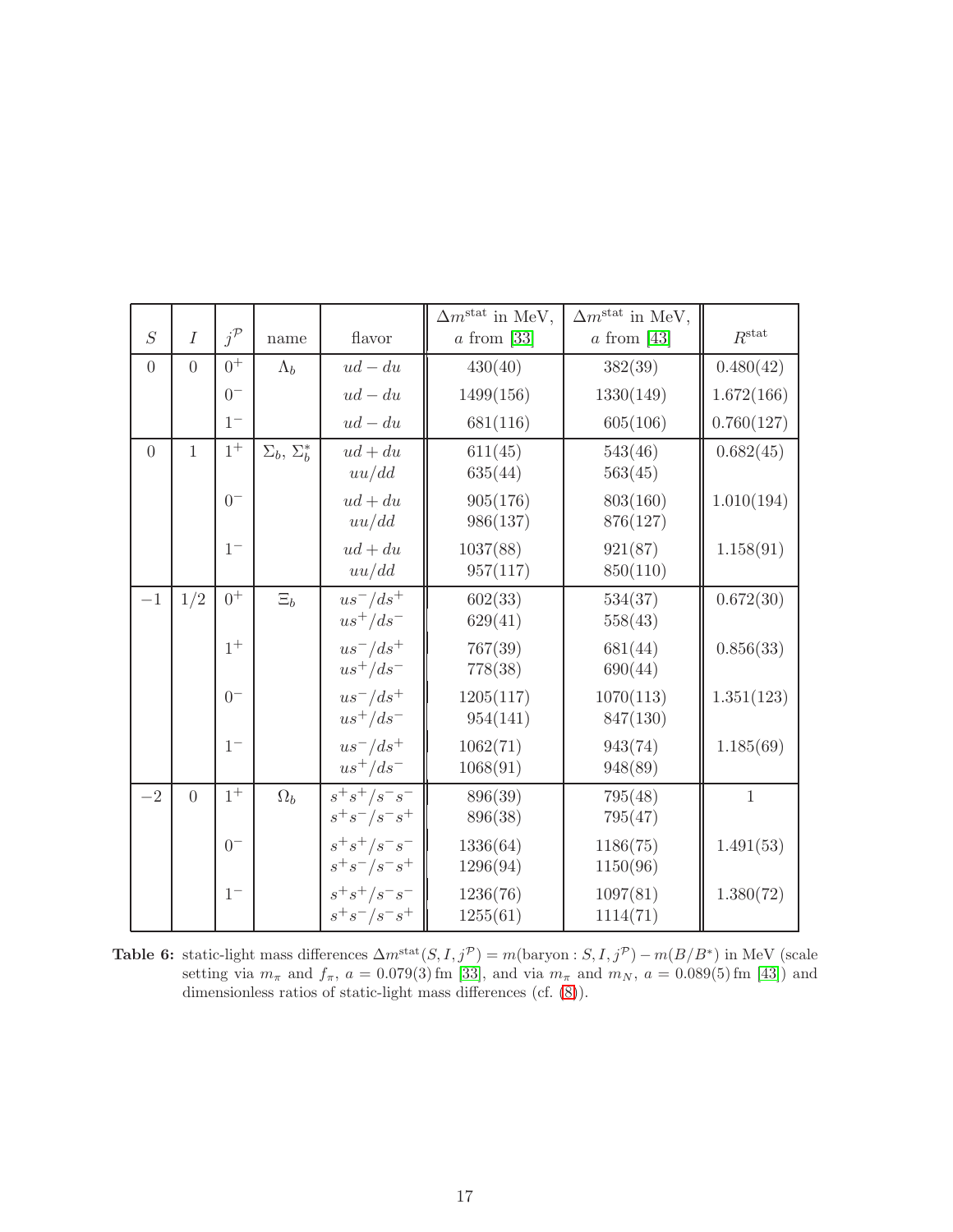$\chi^{(1)}\chi^{(2)} = ss - ss$  clearly is identically zero, while  $\Gamma = \gamma_5$ ,  $\chi^{(1)}\chi^{(2)} = s^+s^- - s^-s^+$  would give a non-zero correlator, because there is no propagation from  $s^+$  to  $s^-$ ). Only on the level of correlators one can insert one  $s^+$  lattice propagator and one  $s^-$  lattice propagator in a meaningful way. The corresponding masses are also listed in Table [6](#page-17-0) and agree with their  $s^+s^+/s^-s^-$  counterparts. For the ratios  $R^{\text{stat}}(S, I, j^{\mathcal{P}})$  and for interpolations to the physical b quark mass (cf. section [4\)](#page-19-0) we subsequently use  $s^+s^+/s^-s^-$  results.

In principle contamination of some of the computed static-light baryon masses by multiparticle states (e.g. by a lighter static-light baryon and a pion) can at this stage not rigorously be excluded. However, from previous experience with similar lattice computations one strongly expects that the overlap of the used trial states to multiparticle states is extremely small and, therefore, that contamination of the obtained static-light baryon masses is negligible within statistical errors. A possibility to investigate this issue in detail is to compute matrix elements of two operators, where one is a "single particle baryon operator" and the other a "multiparticle operator" (cf. [\[44,](#page-28-1) [45,](#page-28-2) [46\]](#page-28-3), where the method has been introduced and applied to glueballs and various types of mesons). Using this method we were e.g. able to confirm that the parity partner of the lightest static-light meson is essentially not affected by multiparticle states (cf. [\[25\]](#page-26-13)).

Finally it is interesting to compare our static-light mass differences to recent results obtained by other lattice groups. In [\[8\]](#page-25-7) three b baryon states,  $\Lambda_b$ ,  $\Sigma_b/\Sigma_b^*$  and  $\Omega_b$ , are computed. The method of scale setting used in this paper, imposing  $r_0 = 0.49$  fm, can easily be applied to our lattice results, which are then in excellent agreement within statistical errors. Since in [\[9\]](#page-25-8) and [\[10,](#page-25-9) [11\]](#page-25-10) scale setting methods are used, which are less straightforward to adapt (via  $m_{\pi}$ ,  $m_K$  and  $m_{\Omega}$ ) and chiral perturbation theory [\[9\]](#page-25-8) and via  $\Upsilon$  [\[10,](#page-25-9) [11\]](#page-25-10)), we directly compare the resulting mass differences in MeV. When comparing to those of our results corresponding to  $a = 0.089(5)$  fm (i.e. scale setting via  $m_N$ ), we also find agreement for all states computed in [\[9,](#page-25-8) [10,](#page-25-9) [11\]](#page-25-10),  $\Lambda_b$ ,  $\Sigma_b/\Sigma_b^*$ ,  $\Xi_b$ ,  $\Xi_b'$  ( $S = -2$ ,  $I = 1/2$ ,  $j^{\mathcal{P}} = 1^+$ ) and  $\Omega_b$ .

We are also able to predict eight static-light baryon states of negative parity, for which no other lattice results seem to be available at the moment. Therefore, we compare these predictions to the quark model calculation in [\[23\]](#page-26-11). Also here we find agreement within statistical errors.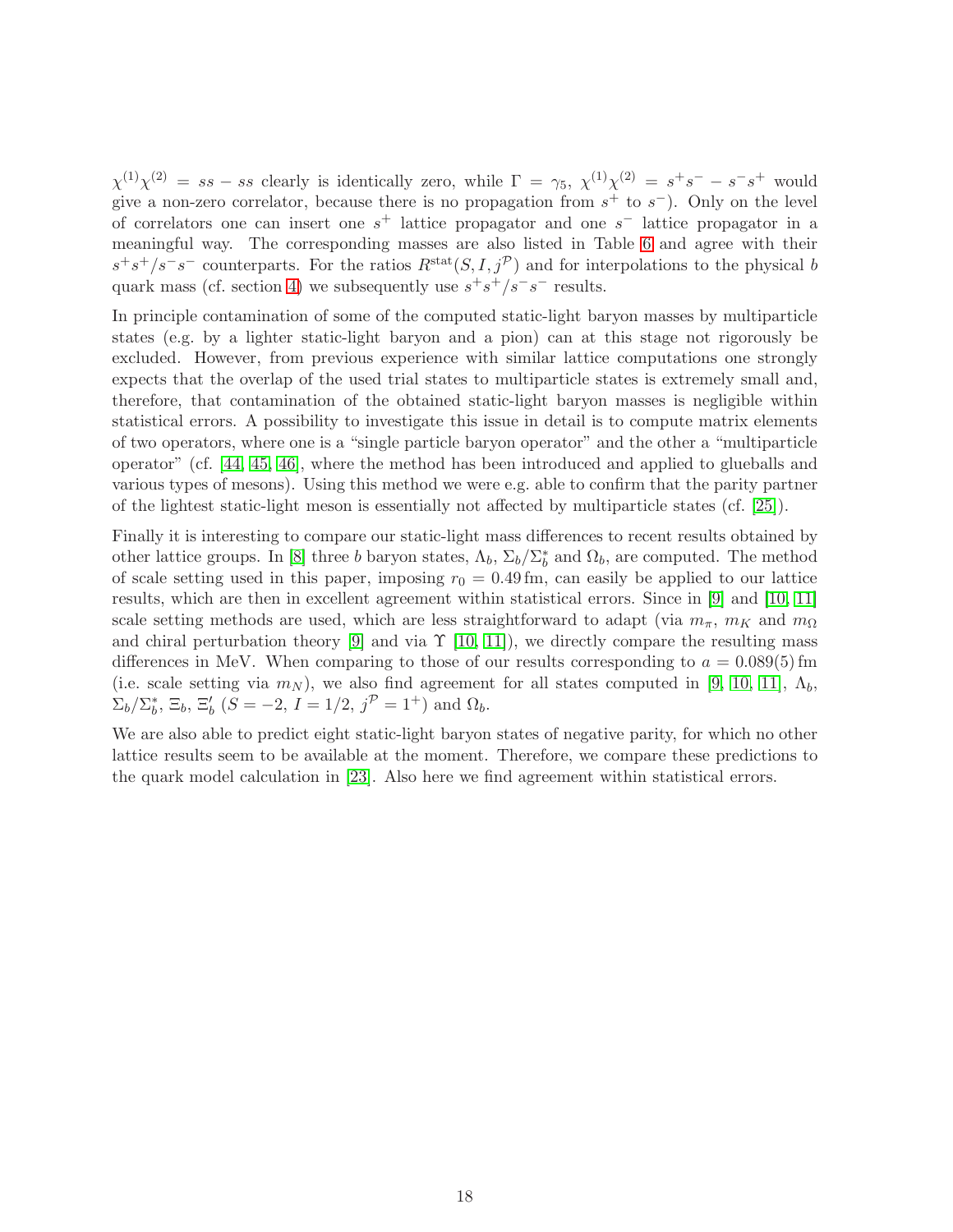## <span id="page-19-0"></span>4 Interpolation to the physical b quark mass

To make contact with experimentally available results on the spectrum of b baryons, we need to correct for the finite mass of the b quark. In Heavy Quark Effective Theory the leading correction is  $\mathcal{O}(1/m_Q)$ , where  $m_Q$  is the mass of the heavy quark. It is possible in principle to compute such corrections from first principles by means of lattice QCD (cf. e.g. [\[21,](#page-26-9) [22\]](#page-26-10)). This we intend to explore in the future, but here we use a more direct method, to establish the size of the correction between static quarks and b quarks of physically realistic mass.

We linearly interpolate in  $m_c/m_Q$  between our static-light lattice results and corresponding experimental data for charmed baryons. As a measure of the heavy quark mass  $m_Q$  we take the masses of the ground state heavy-light mesons (D or B), i.e. we interpolate to  $m_c/m_b =$  $m(D)/m(B) = 0.35$ . This measure is equivalent to another (such as using quark masses in some scheme) to the order  $1/m_Q$  we are considering. One test of this interpolation can be made: the hyperfine splitting between  $\Sigma_c(2520)$  and  $\Sigma_c(2455)$  is around 64 MeV; interpolating between this number and the static limit results in  $0.35 \times 64 \,\text{MeV} = 22 \,\text{MeV}$ , which is in fair agreement with the observed splitting of  $m(\Sigma_b^*) - m(\Sigma_b) = 21 \text{ MeV}$  [\[47\]](#page-28-0). Results of these interpolations are collected in Table [7.](#page-20-0) Note that these  $m_c/m_Q$  corrections break the heavy spin degeneracy of static-light baryon states with  $j = 1$ .

#### 4.1 Discussion of possible systematic errors

Our lattice results might be associated with certain systematic errors, which we list and briefly discuss in the following.

• Scale setting:

the dominating source of systematic error arises from the ambiguity introduced by the two methods of scale setting [\[33,](#page-27-5) [43\]](#page-27-15), which is around 10%. Although it seems that the lattice spacing  $a = 0.089(5)$  fm determined by means of the nucleon mass seems more appropriate, when comparing to experimental results or to publications from other lattice collaborations (cf. section [3.4](#page-11-1) and section [4.2\)](#page-21-0), we strongly recommend to consider the dimensionless ratios  $R^{\text{lat},b}$ , where scale setting errors are essentially eliminated.

- Extrapolation to the physical  $u/d$  quark mass: as explained in section [2](#page-3-0) our results, which cover pion masses in the range  $340\,\text{MeV}\lesssim m_\text{PS}\lesssim 525\,\text{MeV},$ are consistent with a linear dependence in  $(m_{PS})^2$  for all static-light baryon states. Whether there are deviations at significantly lighter  $u/d$  quark masses, will be studied using corresponding ETMC gauge field configurations, which will be available soon.
- Possibly incorrect tuning of the  $s$  quark mass: this issue has already been discussed in section [3.3,](#page-9-1) where we estimate the systematic error for static-light baryons with a single valence s quark to be around 10 MeV and for those with two valence s quarks to be around 20 MeV. Note that the extrapolation to the physical b quark mass by means of experimental results on c baryons reduces these errors by around 1/3.
- Extrapolation to the physical b quark mass: the validity of the interpolation between static lattice results and charm experimental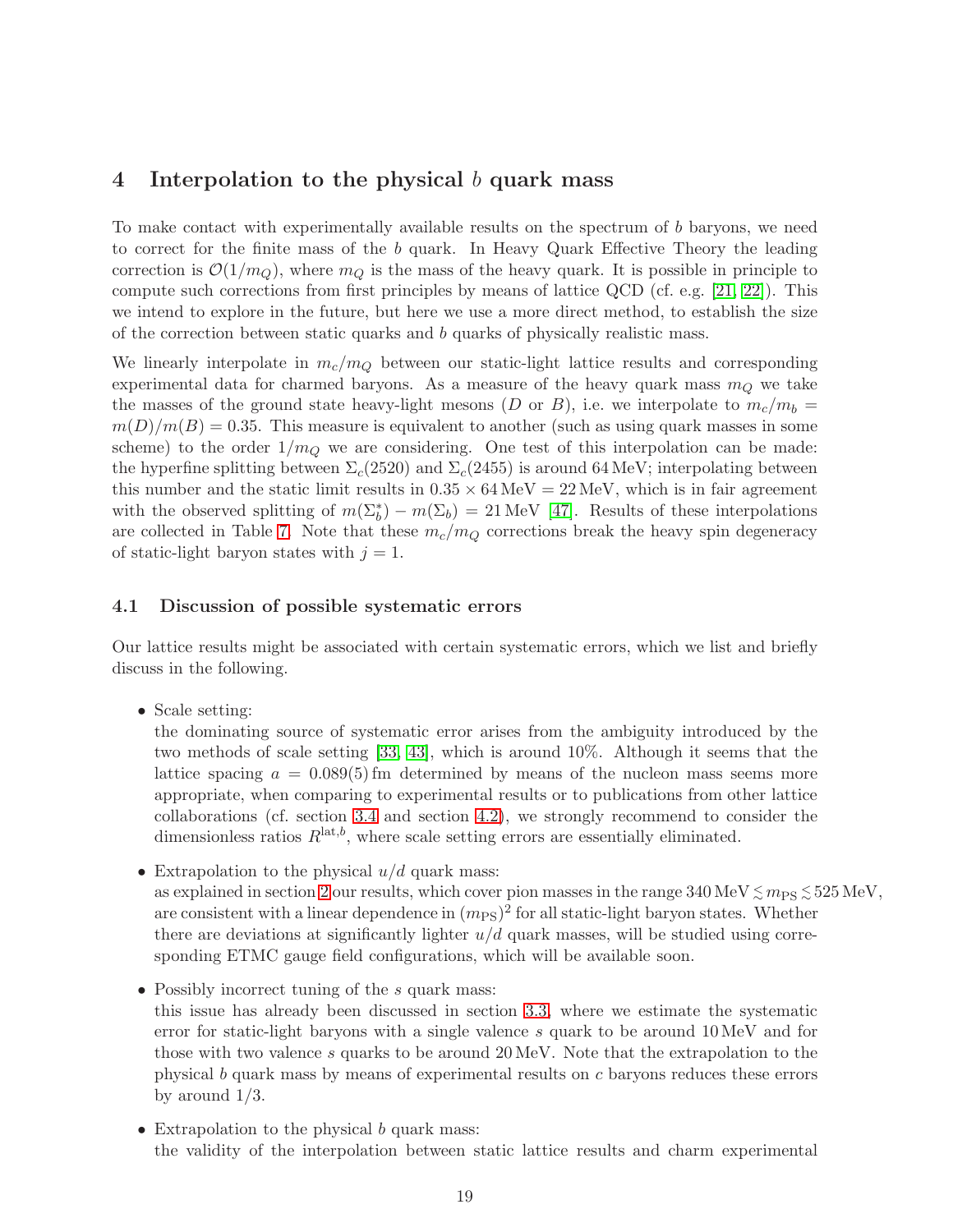<span id="page-20-0"></span>

|                |                |                   |                             | $\Delta m^{\text{lat},b}$ | $\Delta m^{\text{lat},b}$ | $\Delta m^{\rm exp, \overline{b}}$ |                         |                           |
|----------------|----------------|-------------------|-----------------------------|---------------------------|---------------------------|------------------------------------|-------------------------|---------------------------|
|                |                |                   |                             | in MeV, $a$               | in MeV, $a$               | in MeV $^1$                        |                         |                           |
| S              | $\overline{I}$ | $J^{\mathcal{P}}$ | $b/c$ name                  | from $[33]$               | from $[43]$               |                                    | $R^{\text{lat},b}$      | $R^{\exp,b}$ <sup>1</sup> |
| $\overline{0}$ | $\overline{0}$ | $(1/2)^{+}$       | $\Lambda_b/\Lambda_c$       | 426(26)                   | 395(25)                   | 341(2)                             | 0.489(27)               | 0.440(5)                  |
|                |                | $(1/2)^{-}$       | $-/-$                       |                           |                           |                                    |                         |                           |
|                |                | $(1/2)^{-}$       | $-\Lambda_c(2595)$          | 697(75)                   | 648(69)                   |                                    | 0.802(83)               |                           |
|                |                | $(3/2)^{-}$       | $-\Lambda_c(2625)$          | 709(75)                   | 660(69)                   |                                    | 0.816(83)               |                           |
| $\overline{0}$ | 1              | $(1/2)^{+}$       | $\Sigma_b/\Sigma_c(2455)$   | 602(29)                   | 558(30)                   | 532(6)                             | 0.691(30)               | 0.687(11)                 |
|                |                | $(3/2)^{+}$       | $\Sigma_b^*/\Sigma_c(2520)$ | 628(29)                   | 584(30)                   | 553(7)                             | 0.718(30)               | 0.714(11)                 |
|                |                | $(1/2)^{-}$       | $-/-$                       |                           |                           |                                    |                         |                           |
|                |                | $(1/2)^{-}$       | $-/-$                       |                           |                           |                                    |                         |                           |
|                |                | $(3/2)^{-}$       | $-/-$                       |                           |                           |                                    |                         |                           |
| $-1$           | 1/2            | $(1/2)^{+}$       | $\Xi_b/\Xi_c$               | 602(21)                   | 558(24)                   | 511(3)                             | 0.691(20)               | 0.660(8)                  |
|                |                | $(1/2)^{+}$       | $-/\Xi_c'$                  | 747(25)                   | 691(29)                   |                                    | 0.857(22)               |                           |
|                |                | $(3/2)^{+}$       | $-\sqrt{\Xi_c(2645)}$       | 771(25)                   | 715(29)                   |                                    | 0.886(21)               |                           |
|                |                | $(1/2)^{-}$       | $-/-$                       |                           |                           |                                    |                         |                           |
|                |                | $(1/2)^{-}$       | $-/\Xi_c(2790)$             | 1013(46)                  | 936(48)                   |                                    | 1.160(45)               |                           |
|                |                | $(3/2)^{-}$       | $-/\Xi_c(2815)$             | 1023(46)                  | 946(48)                   |                                    | 1.172(45)               |                           |
| $-2$           | $\overline{0}$ | $(1/2)^{+}$       | $\Omega_b/\Omega_c$         | 872(25)                   | 807(31)                   | 775(8)                             | 1                       | $\mathbf{1}$              |
|                |                | $(3/2)^{+}$       | $-\Omega_c(2770)$           | 905(25)                   | 839(31)                   |                                    | $1.030(2)$ <sup>2</sup> |                           |
|                |                | $(1/2)^{-}$       | $-/-$                       |                           |                           |                                    |                         |                           |
|                |                | $(1/2)^{-}$       | $-/-$                       |                           |                           |                                    |                         |                           |
|                |                | $(3/2)^{-}$       | $-/-$                       |                           |                           |                                    |                         |                           |

Table 7: b baryon mass differences  $\Delta m(S, I, J^{\mathcal{P}}) = m(\text{baryon} : S, I, J^{\mathcal{P}}) - m(B)$  in MeV (scale setting via  $m_{\pi}$  and  $f_{\pi}$ ,  $a = 0.079(3)$  fm [\[33\]](#page-27-5), and via  $m_{\pi}$  and  $m_N$ ,  $a = 0.089(5)$  fm [\[43\]](#page-27-15)) and dimensionless ratios of baryon mass differences differences (cf.  $(8)$ ); <sup>1</sup> experimental results have been taken from [\[47\]](#page-28-0) with exception of  $m(\Omega_b)$ , which has been taken from [\[5\]](#page-25-4); <sup>2</sup> this number does not require any lattice result. Lines associated with quantum numbers, where no corresponding  $c$ baryons have experimentally been measured are filled with −.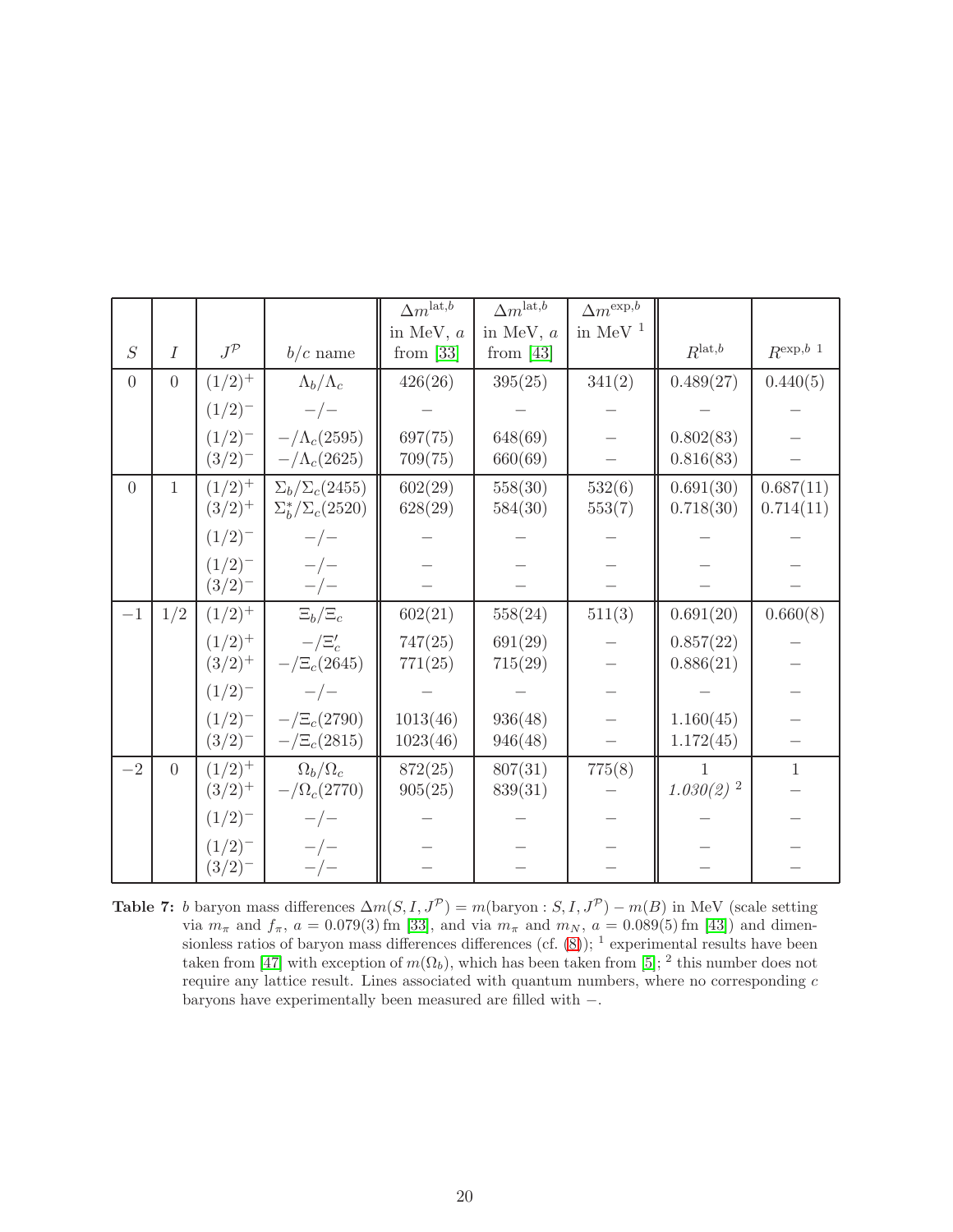results by the order  $1/m_Q$  of HQET has been tested for baryons via  $\Sigma_b/\Sigma_b^*$  as explained above and for mesons via  $B/B^*$  [\[25\]](#page-26-13). These two tests indicate validity up to  $\approx 5\%$ . Since the hyperfine splitting in the b region is of order 20 MeV to  $50 \,\text{MeV}$  (cf. e.g.  $B/B^*, B_1/B_2^*,$  $\Sigma_b/\Sigma_b^*$  in [\[47\]](#page-28-0)) one expects a corresponding systematic error of  $\lesssim 2.5 \,\mathrm{MeV}$ .

- Electromagnetic and isospin breaking effects: experimental results on  $\Sigma_b^-$  and  $\Sigma_b^+$  indicate that such effects can be of order 5 MeV to 10 MeV.
- Neglect of  $s$  and  $c$  sea quarks:

the systematic error arising from our neglect of the  $s$  and  $c$  quark contribution to the sea is expected to be significantly smaller than current statistical errors. Will will address and quantify this error in a future study making use of recently generated  $N_f = 2 + 1 + 1$ ETMC gauge field configurations [\[48,](#page-28-4) [49\]](#page-28-5).

• Continuum limit:

since we use a rather fine lattice spacing and an  $\mathcal{O}(a)$  improved lattice formulation (twisted mass lattice QCD at maximal twist), we expect discretization effects to be negligible. This expectation is supported by the computation and comparison of  $I = 1$  states  $(I_z = \pm 1)$ versus  $I_z = 0$ , which are not degenerate in twisted mass lattice QCD, but differ by  $\mathcal{O}(a^2)$ . This constitutes a direct check of lattice discretization effects, for which we found no indication (cf. Table [6\)](#page-17-0). Moreover, we have recently investigated the continuum limit for b mesons using the same gauge field configurations and also did not find any sign of discretization effects [\[25\]](#page-26-13).

• Multiparticle states:

contamination of static-light baryon states by multiparticle states of the same quantum number have been discussed in section [3.3.](#page-9-1) It seems rather unlikely that they introduce a systematic error, which is significant compared to current statistical errors.

In total the sum of these systematic errors should not exceed 25 MeV, which is of the same order of magnitude as for our recent lattice results on  $B$  mesons [\[25\]](#page-26-13), where we quoted a maximal systematic error of 20 MeV. An additional uncertainty of 10% should be assigned, when considering mass differences in MeV, i.e.  $\Delta m^{\text{lat},b}(S, I, j^{\mathcal{P}})$ . For the dimensionless ratios  $R^{\text{lat},b}(S, I, j^{\mathcal{P}})$ collected in Table [7](#page-20-0) the latter is not present, while the above mentioned 25 MeV translate to a systematic error of around 5%.

#### <span id="page-21-0"></span>4.2 Comparison to experimental results

In experiments five b baryon states have been measured:  $\Lambda_b$ ,  $\Sigma_b$ ,  $\Sigma_b^*$ ,  $\Xi_b$  and  $\Omega_b$ . We compare our lattice results with these experimental results in Table [7.](#page-20-0) As already mentioned in the previous section the lattice spacing depends to some extent on the observables used to introduce physical units. While setting the scale via  $m_{\pi}$  and  $f_{\pi}$  [\[33\]](#page-27-5) yields lattice results, which are around 10% to 20% larger than their experimental counterparts, using  $m_{\pi}$  and  $m_N$  [\[43\]](#page-27-15) leads to significantly better agreement. To reduce scale setting effects as much as possible, we prefer to compare the dimensionless ratios  $R^{\text{lat},b}(S, I, j^{\mathcal{P}})$  and  $R^{\text{exp},b}(S, j^{\mathcal{P}}, I)$ , which have been defined in [\(8\)](#page-16-0). While  $R^{\exp,b}(S, I, j^{\mathcal{P}})$  denotes the ratio of experimentally measured b baryons,  $R^{\text{lat},b}(S, I, j^{\mathcal{P}})$  is the linear  $m_c/m_Q$  interpolation between the static-light ratio from Table [6](#page-17-0) and the corresponding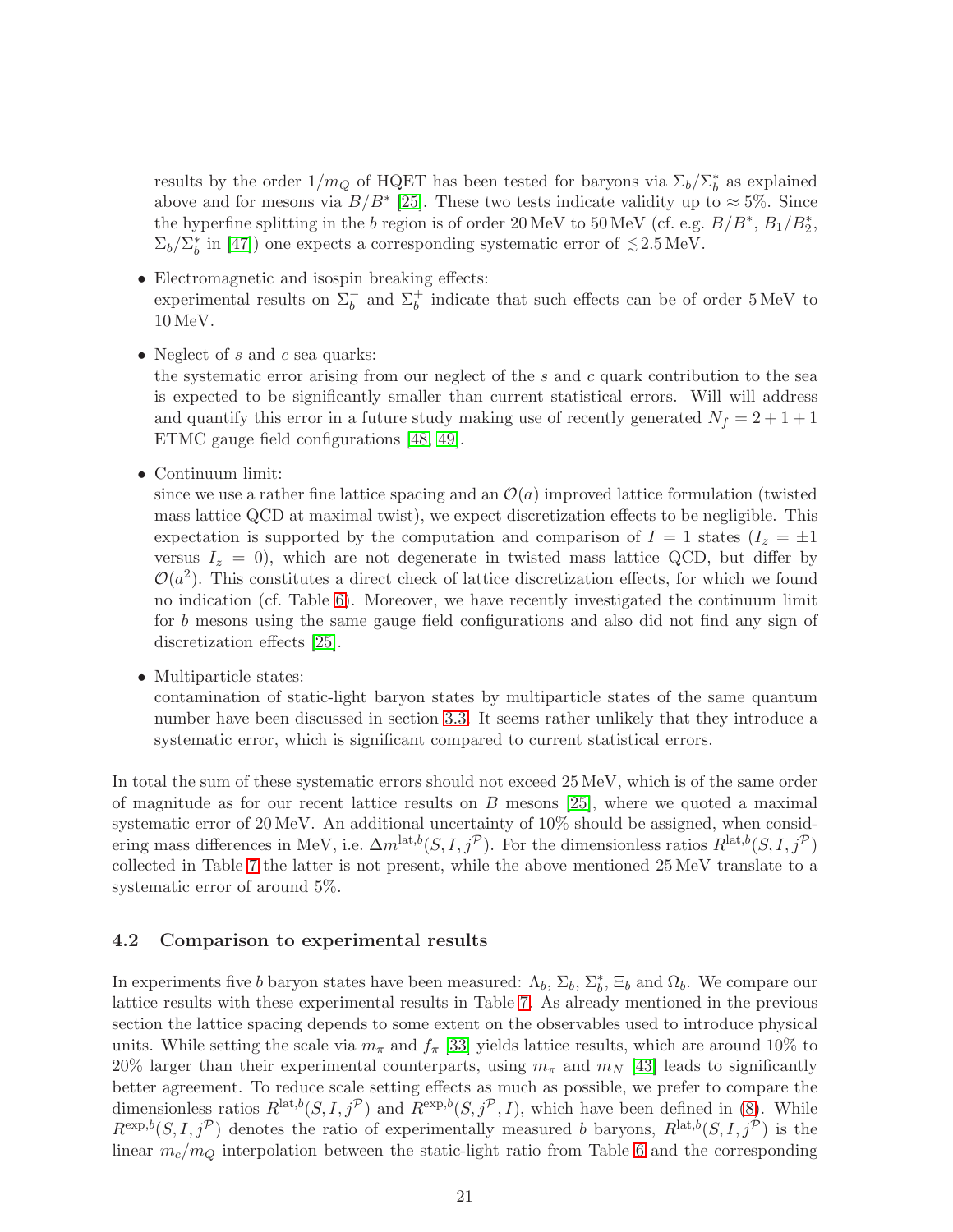ratio of experimentally measured c baryons. As can be seen from Table [7,](#page-20-0) there is reasonable agreement between our lattice and experimental results for the four available ratios.

There are seven more b baryon states we are able to predict, but which have not yet been measured by experiment. Their values in MeV as well as the ratios  $R^{\text{lat},b}(S, I, j^{\mathcal{P}})$  are also collected in Table [7.](#page-20-0)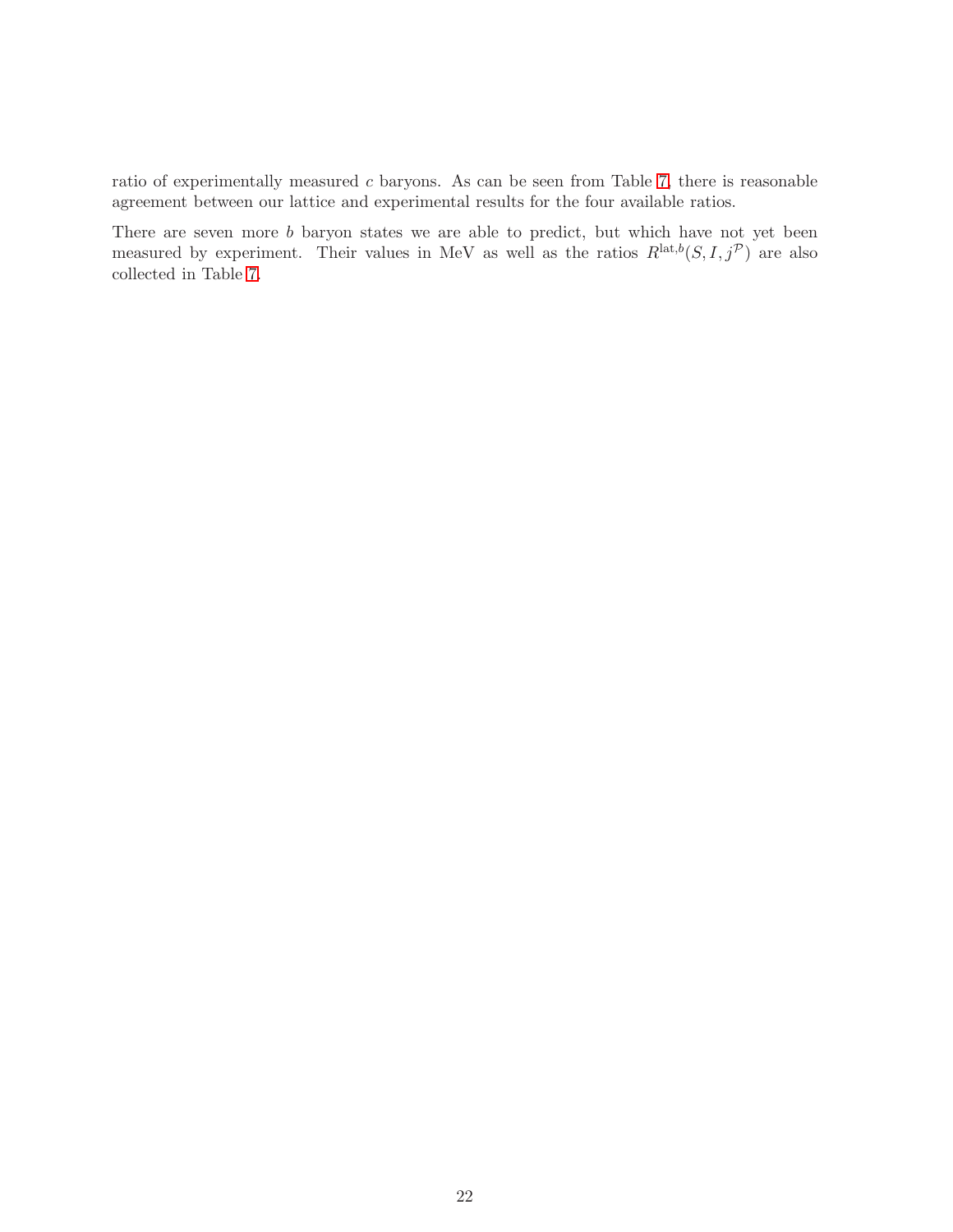## <span id="page-23-0"></span>5 Conclusions

We have computed the spectrum of static-light baryons by means of lattice QCD using  $N_f = 2$ flavors of light quarks. We have considered all possible combinations of two light quarks, i.e. Λ, Σ, Ξ and Ω baryons, angular momentum/spin of the light degrees of freedom j ∈ {0 , 1} and both parity  $\mathcal{P} = +$  and  $\mathcal{P} = -$ . In particular we were able to predict a number of negative parity states, which have at the moment neither been measured experimentally nor previously been computed on the lattice.

We have employed the assumption of a  $1/m_Q$  dependence on the heavy quark mass together with experimental results for c baryons to allow us to estimate the spectrum that one would obtain for b quarks of finite physical mass.

The wide variety of computed states (both static-light baryons and b baryons) will be a valuable resource for model builders and might give input for future experiments.

Obvious directions to continue this research include (i) investigating the continuum limit; (ii) performing similar computations at lighter  $u/d$  quark masses; (iii) studying the dependence of  $\Xi$ and  $\Omega$  baryons on the s quark mass; (iv) extending these computations to  $N_f = 2 + 1 + 1$ flavor ETMC gauge field configurations [\[48,](#page-28-4) [49\]](#page-28-5); (v) considering non-trivial gluonic excitations allowing to study total angular momentum of the light degrees of freedom  $j > 1$ ; (vi) replacing experimental input for c baryons by corresponding lattice results with heavy quarks of finite mass  $[50]$  and/or combining such results with a recently proposed method for lattice  $B$  physics [\[51\]](#page-28-7) to compute the spectrum of b baryons in an alternative way.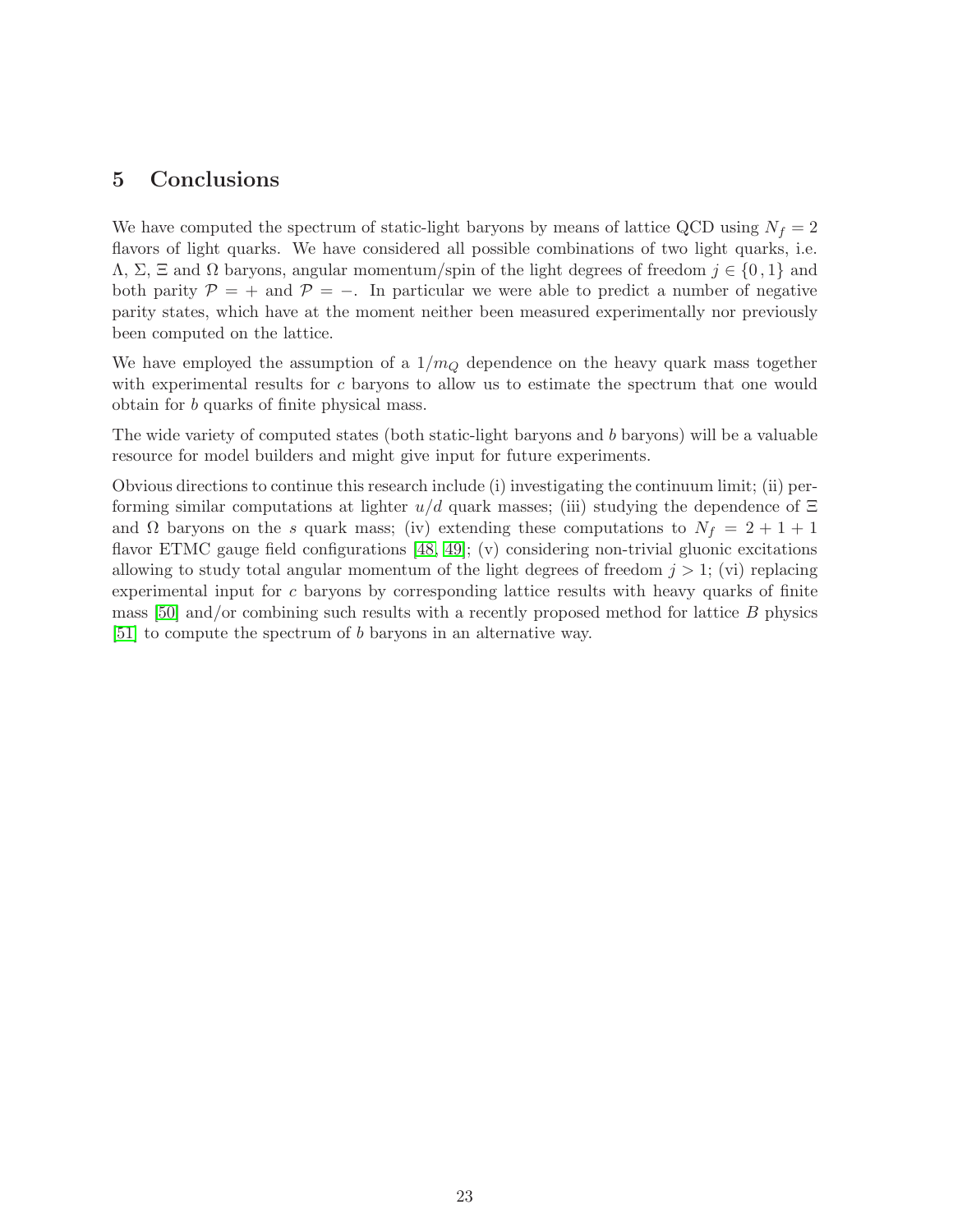|          |                |                   |                 | $\Delta m^{\text{stat}}a,$ | $\Delta m^{\text{stat}}a,$ | $\Delta m^{\text{stat}}a,$ | $\Delta m^{\text{stat}}a$ |
|----------|----------------|-------------------|-----------------|----------------------------|----------------------------|----------------------------|---------------------------|
| S        | Ι              | $j^{\mathcal{P}}$ | flavor          | $\mu_{\rm q} = 0.0040$     | $\mu_{\rm q} = 0.0064$     | $\mu_{\rm q} = 0.0085$     | $\mu_{\rm q} = 0.0100$    |
| $\Omega$ | $\overline{0}$ | $0^+$             | $ud-du$         | 0.1889(85)                 | 0.1845(147)                | 0.2006(103)                | 0.2126(96)                |
|          |                | $0-$              | $ud - du$       | 0.5612(318)                | 0.4635(898)                | 0.5893(600)                | 0.4656(511)               |
|          |                | $1^{-}$           | $ud - du$       | 0.3727(175)                | 0.4425(490)                | 0.4938(415)                |                           |
| $\Omega$ | $\mathbf{1}$   | $0^{-}$           | $ud + du$       | 0.3519(440)                | 0.3878(635)                | 0.3336(516)                | 0.3524(291)               |
|          |                |                   | uu/dd           | 0.4252(344)                | 0.3627(429)                | 0.4621(340)                | 0.4327(511)               |
|          |                | $1^+$             | $ud + du$       | 0.2629(84)                 | 0.2891(108)                | 0.2938(134)                | 0.2940(146)               |
|          |                |                   | uu/dd           | 0.2697(79)                 | 0.2696(194)                | 0.2777(121)                | 0.2988(128)               |
|          |                | $1-$              | $ud + du$       | 0.4376(162)                | 0.4365(393)                | 0.5141(472)                | 0.4616(314)               |
|          |                |                   | uu/dd           | 0.4335(236)                | 0.4473(495)                | 0.5380(371)                | 0.4856(423)               |
| $-1$     | 1/2            | $0^{+}$           | $us^-/ds^+$     | 0.2419(54)                 | 0.2346(121)                | 0.2356(77)                 | 0.2444(77)                |
|          |                |                   | $us^+/ds^-$     | 0.2560(76)                 | 0.2663(86)                 | 0.2628(101)                | 0.2671(105)               |
|          |                | $0-$              | $us^-/ds^+$     | 0.4559(247)                | 0.4065(445)                | 0.4112(537)                | 0.4048(298)               |
|          |                |                   | $us^+/ds^-$     | 0.4118(320)                | 0.4139(355)                | 0.4130(506)                | 0.4879(114)               |
|          |                | $1^+$             | $us^-/ds^+$     | 0.3107(53)                 | 0.3198(79)                 | 0.3120(91)                 | 0.3203(104)               |
|          |                |                   | $us^+/ds^-$     | 0.3131(48)                 | 0.3119(123)                | 0.3066(99)                 | 0.3228(117)               |
|          |                | $1-$              | $us^-/ds^+$     | 0.4399(122)                | 0.4772(242)                | 0.5113(308)                | 0.4568(206)               |
|          |                |                   | $us^+/ds^-$     | 0.4554(177)                | 0.4666(312)                | 0.5134(349)                | 0.4923(275)               |
| $-2$     | $\overline{0}$ | $0-$              | $s^+s^+/s^-s^-$ | 0.5195(90)                 | 0.5070(143)                | 0.5198(122)                | 0.4879(114)               |
|          |                |                   | $s^+s^-/s^-s^+$ | 0.4887(176)                | 0.4927(364)                | 0.4790(455)                | 0.4397(260)               |
|          |                | $1^+$             | $s^+s^+/s^-s^-$ | 0.3508(34)                 | 0.3488(86)                 | 0.3357(80)                 | 0.3422(94)                |
|          |                |                   | $s^+s^-/s^-s^+$ | 0.3513(35)                 | 0.3488(64)                 | 0.3349(68)                 | 0.3451(80)                |
|          |                | $1-$              | $s^+s^+/s^-s^-$ | 0.5150(117)                | 0.5177(287)                | 0.5650(235)                | 0.5281(272)               |
|          |                |                   | $s^+s^-/s^-s^+$ | 0.5165(75)                 | 0.5300(219)                | 0.5460(138)                | 0.5279(180)               |

# <span id="page-24-0"></span>A  $\Delta m^{\rm stat}(S,j^{\mathcal{P}},I)a$  for all four ensembles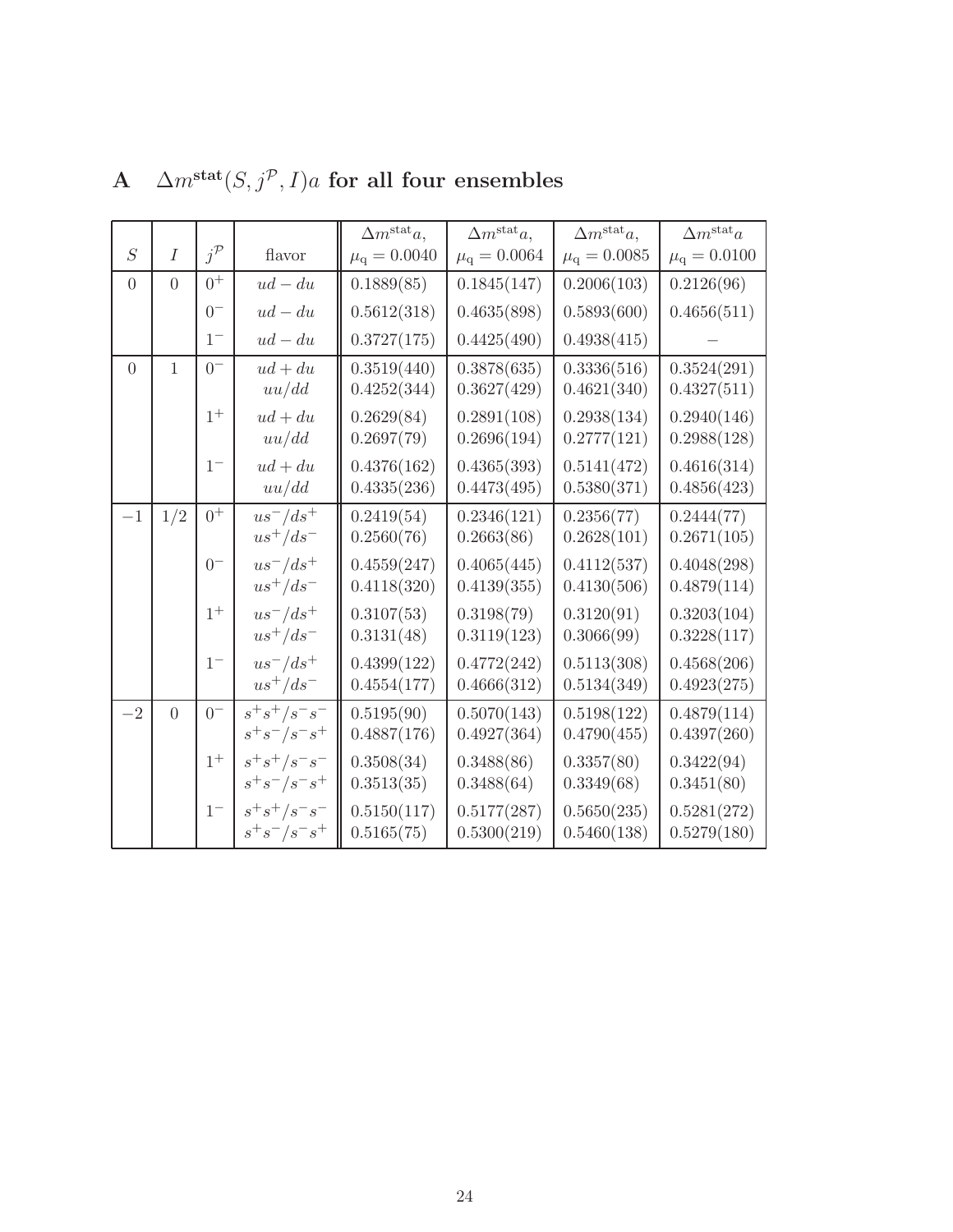## Acknowledgments

It is a pleasure to thank Vladimir Galkin and Chris Michael for many hours of helpful discussions. We acknowledge further useful discussions with Jaume Carbonell, William Detmold, Karl Jansen, Andreas Kronfeld and Michael Müller-Preussker.

The major part of computations has been performed at the PC farm at DESY Zeuthen. We thank DESY as well as its staff for technical advice and help.

This work has been supported in part by the DFG Sonderforschungsbereich TR9 Computergestützte Theoretische Teilchenphysik.

## <span id="page-25-0"></span>References

- [1] T. Aaltonen *et al.* [CDF Collaboration], "First observation of heavy baryons  $\Sigma_b$  and  $\Sigma_b^*$ ," Phys. Rev. Lett. 99, 202001 (2007) [\[arXiv:0706.3868](http://arxiv.org/abs/0706.3868) [hep-ex]].
- <span id="page-25-1"></span>[2] V. M. Abazov et al. [D0 Collaboration], "Direct observation of the strange b baryon  $\Xi_b^-$ ," Phys. Rev. Lett. 99, 052001 (2007) [\[arXiv:0706.1690](http://arxiv.org/abs/0706.1690) [hep-ex]].
- <span id="page-25-2"></span>[3] T. Aaltonen et al. [CDF Collaboration], "Observation and mass measurement of the baryon  $\Xi_b^ _{b}^{-}$ ," Phys. Rev. Lett. **99**, 052002 (2007) [\[arXiv:0707.0589](http://arxiv.org/abs/0707.0589) [hep-ex]].
- <span id="page-25-3"></span>[4] V. M. Abazov et al. [D0 Collaboration], "Observation of the doubly strange b baryon  $\Omega_b^-$ ," Phys. Rev. Lett. 101, 232002 (2008) [\[arXiv:0808.4142](http://arxiv.org/abs/0808.4142) [hep-ex]].
- <span id="page-25-4"></span>[5] T. Aaltonen *et al.* [CDF Collaboration], "Observation of the  $\Omega_b$ -baryon and measurement of the properties of the  $\Xi_b$ - and  $\Omega_b$ -baryons," Phys. Rev. D 80, 072003 (2009) [\[arXiv:0905.3123](http://arxiv.org/abs/0905.3123) [hep-ex]].
- <span id="page-25-5"></span>[6] C. Michael and J. Peisa [UKQCD Collaboration], "Maximal variance reduction for stochastic propagators with applications to the static quark spectrum," Phys. Rev. D 58, 034506 (1998) [\[arXiv:hep-lat/9802015\]](http://arxiv.org/abs/hep-lat/9802015).
- <span id="page-25-6"></span>[7] W. Detmold, K. Orginos and M. J. Savage, "BB potentials in quenched lattice QCD," Phys. Rev. D 76, 114503 (2007) [\[arXiv:hep-lat/0703009\]](http://arxiv.org/abs/hep-lat/0703009).
- <span id="page-25-7"></span>[8] T. Burch, C. Hagen, C. B. Lang, M. Limmer and A. Schafer, "Excitations of single-beauty hadrons," Phys. Rev. D **79**, 014504 (2009) [\[arXiv:0809.1103](http://arxiv.org/abs/0809.1103) [hep-lat]].
- <span id="page-25-8"></span>[9] W. Detmold, C. J. Lin and M. Wingate, "Bottom hadron mass splittings in the static limit from 2+1 flavour lattice QCD," Nucl. Phys. B 818, 17 (2009) [\[arXiv:0812.2583](http://arxiv.org/abs/0812.2583) [hep-lat]].
- <span id="page-25-9"></span>[10] H. W. Lin, S. D. Cohen, N. Mathur and K. Orginos, "Bottom-hadron mass splittings from static-quark action on 2+1-flavor lattices," Phys. Rev. D  $80$ , 054027 (2009) [\[arXiv:0905.4120](http://arxiv.org/abs/0905.4120) [hep-lat].
- <span id="page-25-10"></span>[11] H. W. Lin, S. D. Cohen, L. Liu, N. Mathur, K. Orginos and A. Walker-Loud, "Heavy-Baryon Spectroscopy from Lattice QCD," Comput. Phys. Commun. 182, 24 (2011) [\[arXiv:1002.4710](http://arxiv.org/abs/1002.4710) [hep-lat]].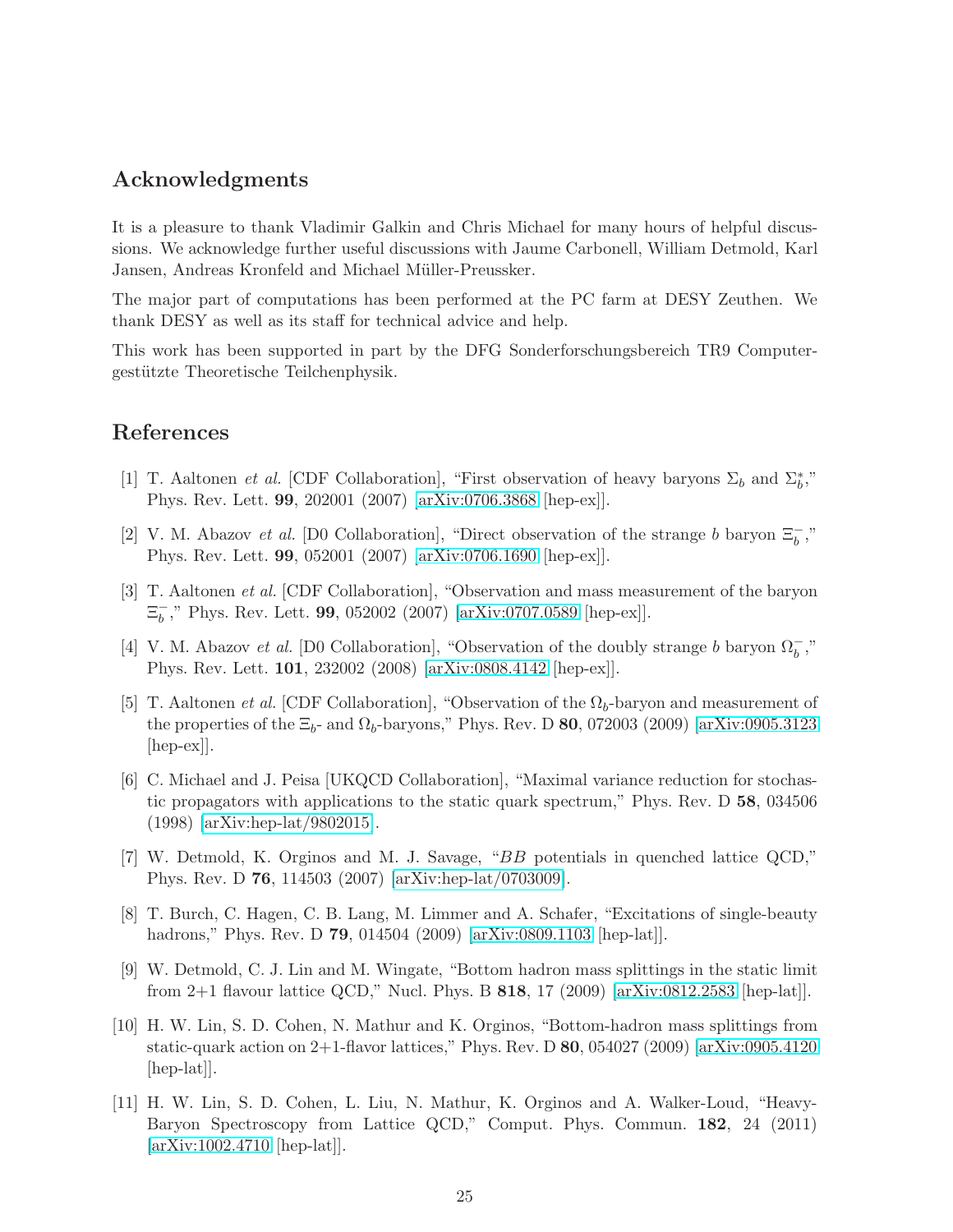- <span id="page-26-1"></span><span id="page-26-0"></span>[12] M. Neubert, "Heavy quark symmetry," Phys. Rept. 245, 259 (1994) [\[arXiv:hep-ph/9306320\]](http://arxiv.org/abs/hep-ph/9306320).
- <span id="page-26-2"></span>[13] T. Mannel, "Heavy-quark effective field theory," Rept. Prog. Phys. 60, 1113 (1997).
- <span id="page-26-3"></span>[14] R. Lewis and R. M. Woloshyn, "Bottom baryons from a dynamical lattice QCD simulation," Phys. Rev. D 79, 014502 (2009) [\[arXiv:0806.4783](http://arxiv.org/abs/0806.4783) [hep-lat]].
- <span id="page-26-4"></span>[15] H. Na and S. Gottlieb, "Heavy baryon mass spectrum from lattice QCD with 2+1 dynamical sea quark flavors," PoS LATTICE2008, 119 (2008) [\[arXiv:0812.1235](http://arxiv.org/abs/0812.1235) [hep-lat]].
- [16] S. Meinel, W. Detmold, C. J. Lin and M. Wingate, "Bottom hadrons from lattice QCD with domain wall and NRQCD fermions," PoS  $LAT2009$ , 105 (2009) [\[arXiv:0909.3837](http://arxiv.org/abs/0909.3837) [hep-lat].
- <span id="page-26-6"></span><span id="page-26-5"></span>[17] B. A. Thacker and G. P. Lepage, "Heavy quark bound states in lattice QCD," Phys. Rev. D 43, 196 (1991).
- <span id="page-26-7"></span>[18] R. Lewis, "Bottom and charmed hadron spectroscopy from lattice QCD," [arXiv:1010.0889](http://arxiv.org/abs/1010.0889) [hep-lat].
- [19] M. Bochicchio, G. Martinelli, C. R. Allton, C. T. Sachrajda and D. B. Carpenter, "Heavy quark spectroscopy on the lattice," Nucl. Phys. B 372, 403 (1992).
- <span id="page-26-8"></span>[20] D. Guazzini, H. B. Meyer and R. Sommer [ALPHA Collaboration], "Non-perturbative renormalization of the chromo-magnetic operator in heavy quark effective theory and the B<sup>∗</sup> -B mass splitting," JHEP 0710, 081 (2007) [\[arXiv:0705.1809](http://arxiv.org/abs/0705.1809) [hep-lat]].
- <span id="page-26-9"></span>[21] B. Blossier, M. della Morte, N. Garron and R. Sommer, " $HQET$  at order  $1/m$ : I. Non-perturbative parameters in the quenched approximation," JHEP 1006, 002 (2010) [\[arXiv:1001.4783](http://arxiv.org/abs/1001.4783) [hep-lat]].
- <span id="page-26-10"></span>[22] B. Blossier, M. Della Morte, N. Garron, G. von Hippel, T. Mendes, H. Simma and R. Sommer [Alpha Collaboration], "HQET at order  $1/m$ : II. Spectroscopy in the quenched approximation," JHEP 1005, 074 (2010) [\[arXiv:1004.2661](http://arxiv.org/abs/1004.2661) [hep-lat]].
- <span id="page-26-11"></span>[23] D. Ebert, R. N. Faustov and V. O. Galkin, "Masses of excited heavy baryons in the relativistic quark model," Phys. Lett. B  $659$ ,  $612$   $(2008)$  [\[arXiv:0705.2957](http://arxiv.org/abs/0705.2957) [hep-ph]].
- <span id="page-26-12"></span>[24] K. Jansen, C. Michael, A. Shindler and M. Wagner [ETM Collaboration], "The static-light meson spectrum from twisted mass lattice QCD," JHEP 0812, 058 (2008) [\[arXiv:0810.1843](http://arxiv.org/abs/0810.1843) [hep-lat].
- <span id="page-26-13"></span>[25] C. Michael, A. Shindler and M. Wagner [ETM Collaboration], "The continuum limit of the static-light meson spectrum," JHEP 1008, 009 (2010) [\[arXiv:1004.4235](http://arxiv.org/abs/1004.4235) [hep-lat]].
- <span id="page-26-14"></span>[26] M. Wagner and C. Wiese [ETM Collaboration], "The Spectrum of static-light baryons in twisted mass lattice QCD," PoS LATTICE2010, 130 (2010) [\[arXiv:1008.0653](http://arxiv.org/abs/1008.0653) [hep-lat]].
- <span id="page-26-15"></span>[27] P. Weisz, "Continuum limit improved lattice action for pure Yang-Mills theory. 1," Nucl. Phys. B 212, 1 (1983).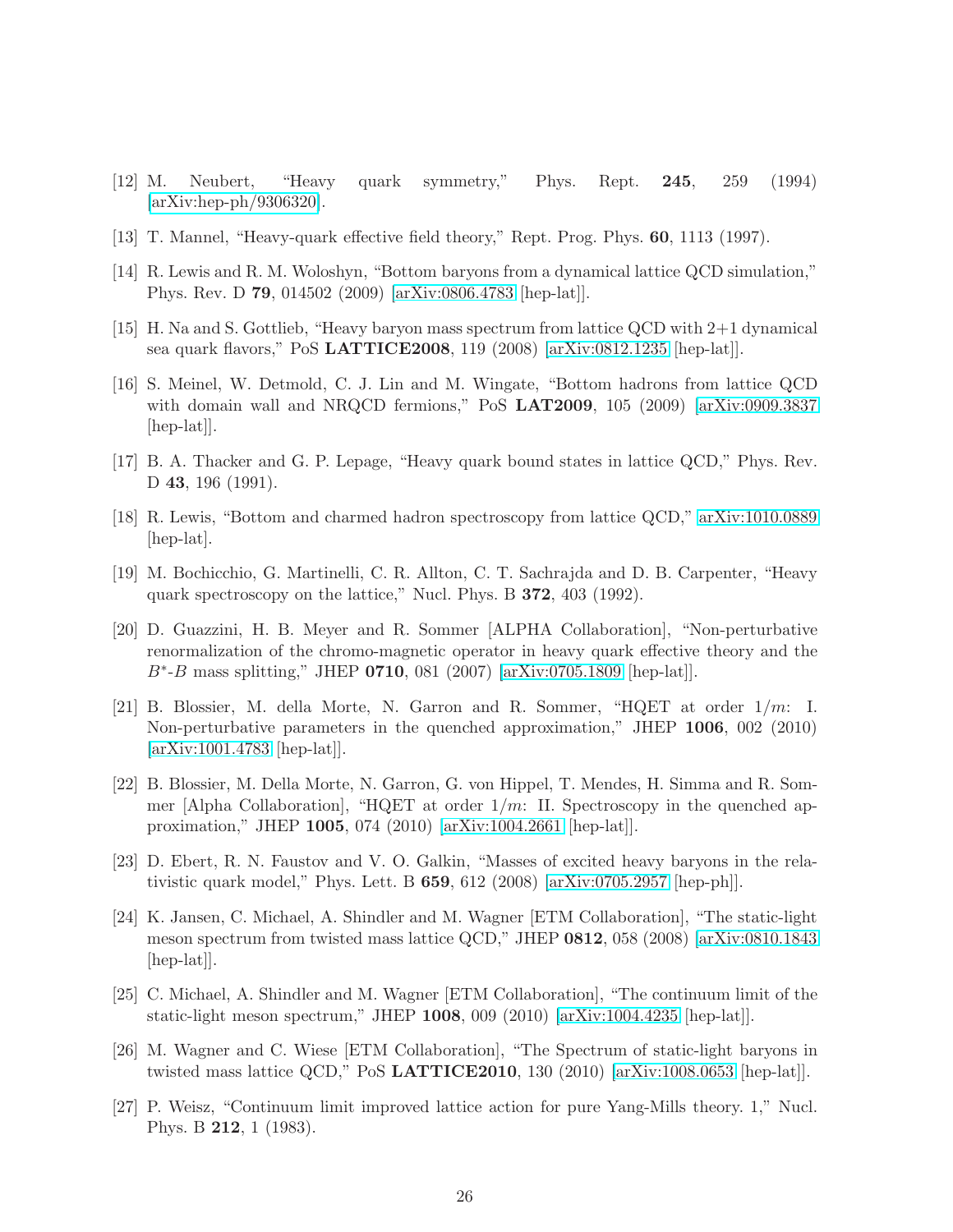- <span id="page-27-1"></span><span id="page-27-0"></span>[28] R. Frezzotti, P. A. Grassi, S. Sint and P. Weisz [Alpha collaboration], "Lattice QCD with a chirally twisted mass term," JHEP  $0108$ , 058 (2001) [\[arXiv:hep-lat/0101001\]](http://arxiv.org/abs/hep-lat/0101001).
- <span id="page-27-2"></span>[29] R. Frezzotti and G. C. Rossi, "Chirally improving Wilson fermions. 1.  $\mathcal{O}(a)$  improvement," JHEP 0408, 007 (2004) [\[arXiv:hep-lat/0306014\]](http://arxiv.org/abs/hep-lat/0306014).
- <span id="page-27-3"></span>[30] R. Frezzotti and G. C. Rossi, "Chirally improving Wilson fermions. 2. Four-quark operators," JHEP 0410, 070 (2004) [\[arXiv:hep-lat/0407002\]](http://arxiv.org/abs/hep-lat/0407002).
- [31] A. Shindler, "Twisted mass lattice QCD," Phys. Rept. 461, 37 (2008) [\[arXiv:0707.4093](http://arxiv.org/abs/0707.4093) [hep-lat].
- <span id="page-27-4"></span>[32] P. Boucaud et al. [ETM Collaboration], "Dynamical twisted mass fermions with light quarks: simulation and analysis details," Comput. Phys. Commun. 179, 695 (2008) [\[arXiv:0803.0224](http://arxiv.org/abs/0803.0224) [hep-lat]].
- <span id="page-27-5"></span>[33] R. Baron et al. [ETM Collaboration], "Light meson physics from maximally twisted mass lattice QCD," JHEP 1008, 097 (2010) [\[arXiv:0911.5061](http://arxiv.org/abs/0911.5061) [hep-lat]].
- <span id="page-27-6"></span>[34] B. Blossier et al. [ETM Collaboration], "Light quark masses and pseudoscalar decay constants from  $N_f = 2$  Lattice QCD with twisted mass fermions," JHEP 0804, 020 (2008) [\[arXiv:0709.4574](http://arxiv.org/abs/0709.4574) [hep-lat]].
- <span id="page-27-7"></span>[35] B. Blossier et al. [ETM Collaboration], "Pseudoscalar decay constants of kaon and Dmesons from  $N_f = 2$  twisted mass lattice QCD," JHEP 0907, 043 (2009) [\[arXiv:0904.0954](http://arxiv.org/abs/0904.0954) [hep-lat]].
- <span id="page-27-8"></span>[36] A. Hasenfratz and F. Knechtli, "flavour symmetry and the static potential with hypercubic blocking," Phys. Rev. D 64, 034504 (2001) [\[arXiv:hep-lat/0103029\]](http://arxiv.org/abs/hep-lat/0103029).
- <span id="page-27-9"></span>[37] M. Della Morte et al., "Lattice HQET with exponentially improved statistical precision," Phys. Lett. B581, 93, (2004) [\[arXiv:hep-lat/0307021\]](http://arxiv.org/abs/hep-lat/0307021).
- <span id="page-27-10"></span>[38] M. Della Morte, A. Shindler and R. Sommer, "On lattice actions for static quarks," JHEP 0508, 051 (2005) [\[arXiv:hep-lat/0506008\]](http://arxiv.org/abs/hep-lat/0506008).
- <span id="page-27-12"></span><span id="page-27-11"></span>[39] C. Michael, "Adjoint sources in lattice gauge theory," Nucl. Phys. B 259, 58 (1985).
- [40] B. Blossier, M. Della Morte, G. von Hippel, T. Mendes and R. Sommer, "On the generalized eigenvalue method for energies and matrix elements in lattice field theory," JHEP 0904, 094 (2009) [\[arXiv:0902.1265](http://arxiv.org/abs/0902.1265) [hep-lat]].
- <span id="page-27-13"></span>[41] R. Baron et al. [ETM Collaboration], "Computing K and D meson masses with  $N_f = 2+1+$ 1 twisted mass lattice QCD," Comput. Phys. Commun. 182, 299 (2011) [\[arXiv:1005.2042](http://arxiv.org/abs/1005.2042) [hep-lat].
- <span id="page-27-14"></span>[42] B. Blossier *et al.* [ETM Collaboration], " $f_B$  and  $f_{B_s}$  with maximally twisted Wilson fermions," PoS LAT2009, 151 (2009) [\[arXiv:0911.3757](http://arxiv.org/abs/0911.3757) [hep-lat]].
- <span id="page-27-15"></span>[43] C. Alexandrou et al. [ETM Collaboration], "Nucleon electromagnetic form factors in twisted mass lattice QCD," [arXiv:1102.2208](http://arxiv.org/abs/1102.2208) [hep-lat].